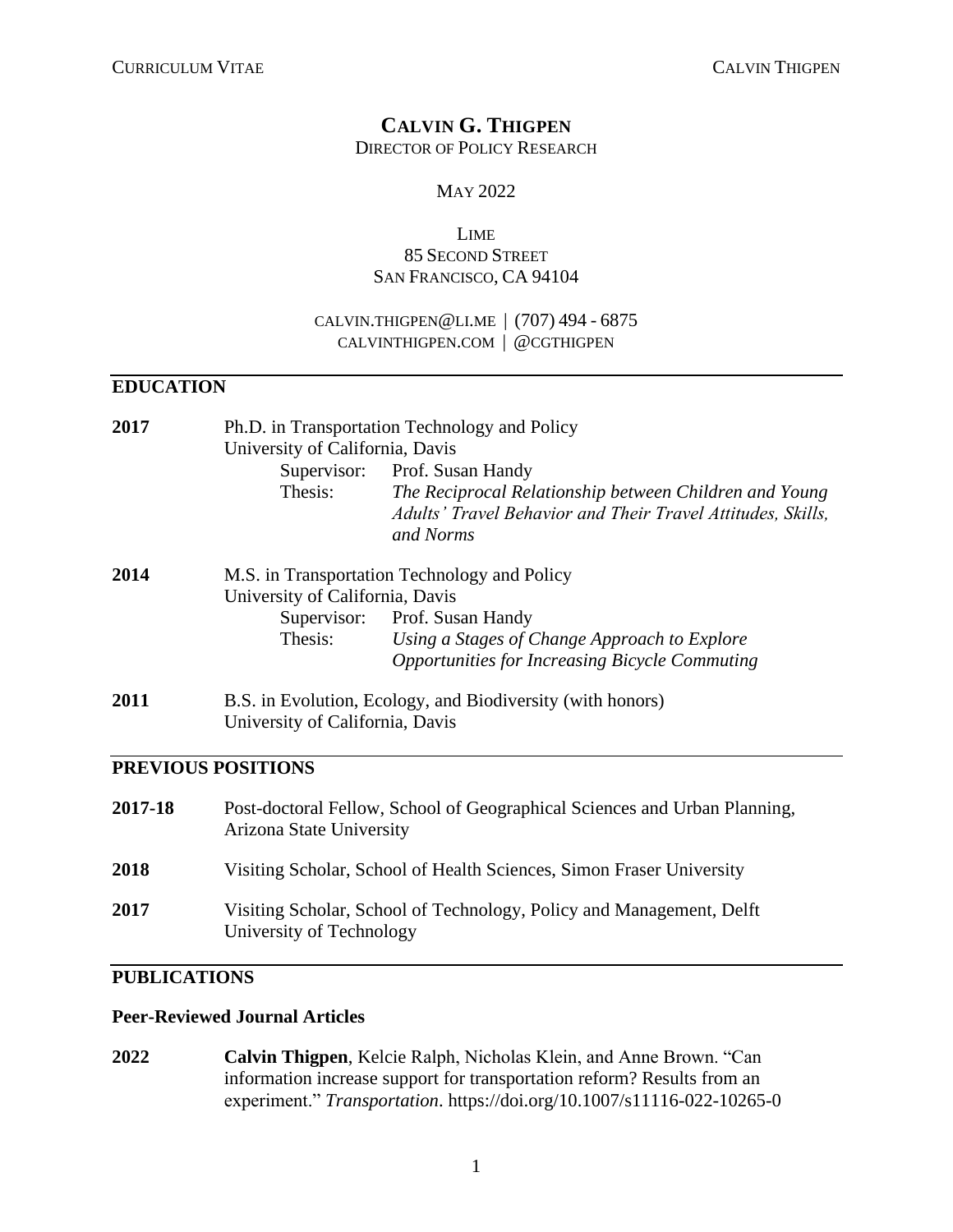| 2022 | Jamey Volker and Calvin Thigpen. "Not Enough Parking, You Say?: A Study of<br>Garage Use and Parking Supply for Single-Family Homes in Sacramento and<br>Implications for ADUs." Journal of Transport and Land Use.<br>https://doi.org/10.5198/jtlu.2022.1947                                                                                                         |
|------|-----------------------------------------------------------------------------------------------------------------------------------------------------------------------------------------------------------------------------------------------------------------------------------------------------------------------------------------------------------------------|
| 2021 | Kelcie Ralph, Nicholas Klein, Calvin Thigpen, and Anne Brown. "Public<br>Support for Transportation Reform: Does it Matter if we 'Reduce Driving' or<br>'Shift Trips'?" Transport Findings. https://doi.org/10.32866/001c.29897                                                                                                                                       |
| 2021 | Nicholas Klein, Kelcie Ralph, Calvin Thigpen, and Anne Brown. "Political<br>partisanship and transportation reform." Journal of the American Planning<br>Association. https://doi.org/10.1080/01944363.2021.1965495                                                                                                                                                   |
| 2021 | Anne Brown, Nicholas Klein, and Calvin Thigpen. "Can you park your scooter<br>there? Why scooter riders mispark and what we can do about it." Transport<br>Findings. https://doi.org/10.32866/001c.19537                                                                                                                                                              |
| 2020 | Colin Ferster, Karen Laberee, Trisalyn Nelson, Calvin Thigpen, Michael<br>Simeone, and Meghan Winters. "From advocacy to acceptance: social media<br>discussions of protected bike lanes installations." Urban Studies.<br>https://doi.org/10.1177/0042098020938252                                                                                                   |
| 2020 | Anne Brown, Nicholas Klein, Calvin Thigpen, and Nicholas Williams. "Parking<br>Violations: The Frequency of Improper Scooter, Bike, and Car Parking."<br>Transportation Research Interdisciplinary Perspectives.<br>https://doi.org/10.1016/j.trip.2020.100099                                                                                                        |
| 2020 | Julia Janke, Calvin Thigpen, and Susan Handy. "Examining the Effect of Life-<br>Course Events on Modality Type and the Moderating Influence of Life Stage."<br>Transportation. https://doi.org/10.1007/s11116-019-10077-9                                                                                                                                             |
| 2019 | Tara Goddard, Kelcie Ralph, Calvin Thigpen, and Evan Iacobucci. "Does News<br>Coverage of Traffic Crashes Affect Perceived Blame and Preferred Solutions?<br>Evidence from an Experiment." Transportation Research Interdisciplinary<br>Perspectives (open access). https://doi.org/10.1016/j.trip.2019.100073 (2020 TRB<br><b>ANB 10 Outstanding Paper)</b>          |
| 2019 | Calvin Thigpen, Jaimy Fischer, Trisalyn Nelson, Suzanne Therrien, Daniel<br>Fuller, Lise Gauvin, and Meghan Winters. "Who is ready to bicycle? Categorizing<br>and mapping bicyclists with behavior change concepts." Transport Policy.<br>https://doi.org/10.1016/j.tranpol.2019.07.011 (Impact Factor: 3.190, 13 <sup>th</sup> ranked<br>journal in Transportation) |
| 2019 | Calvin Thigpen. "Barcodes, Virtual Money, and Golden Wheels: How Davis,<br>CA schools encourage bicycling to school." Case Studies on Transport Policy.<br>https://doi.org/10.1016/j.cstp.2019.02.005                                                                                                                                                                 |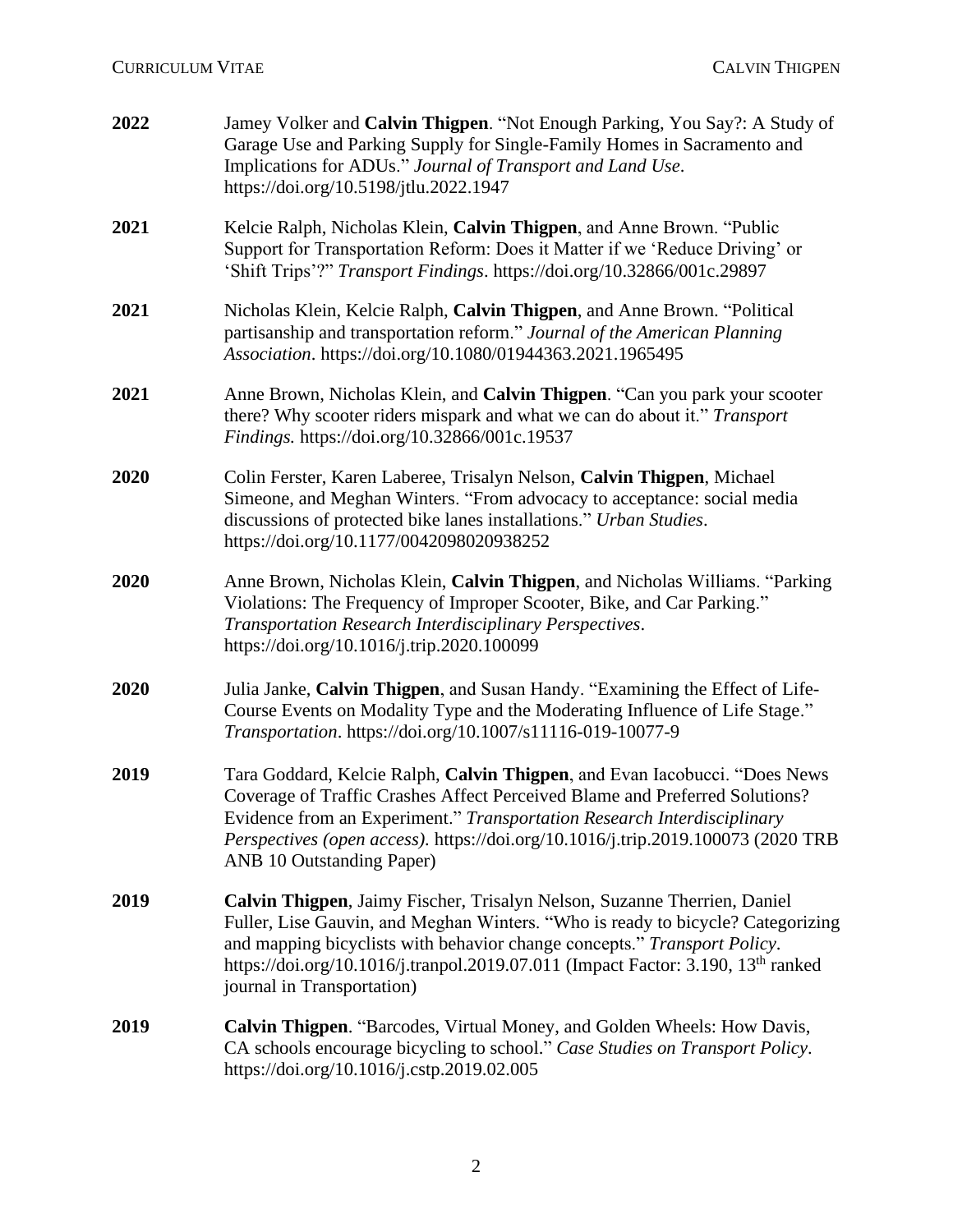| 2019 | Kelcie Ralph, Evan Iacobucci, Calvin Thigpen, and Tara Goddard. "Editorial<br>Patterns in Bicyclist and Pedestrian Crash Reporting." Transportation Research<br>Record: Journal of the Transportation Research Board.<br>https://doi.org/10.1177/0361198119825637 (2019 TRB ANB 10 Outstanding<br>Paper)                                                                                                                                                                                                                                                                                                                                                                            |
|------|-------------------------------------------------------------------------------------------------------------------------------------------------------------------------------------------------------------------------------------------------------------------------------------------------------------------------------------------------------------------------------------------------------------------------------------------------------------------------------------------------------------------------------------------------------------------------------------------------------------------------------------------------------------------------------------|
| 2019 | Yan Kestens, Meghan Winters, Daniel Fuller, Scott Bell, Janelle Berscheid,<br>Ruben Brondeel, Michael Cantinotti, Geetanjali Datta, Lise Gauvin, Margot<br>Gough, Karen Laberee, Paul Lewis, Sébastien Lord, Hui (Henry) Luan, Heather<br>McKay, Catherine Morency, Nazeem Muhajarine, Trisalyn Nelson, Callista<br>Ottoni, Zoe Poirier Stephens, Caitlin Pugh, Gabrielle Rancourt, Martin Shareck,<br>Joanie Sims-Gould, Meridith Sones, Kevin Stanley, Benoit Thierry, Calvin<br>Thigpen and Rania Wasfi. "INTERACT: A comprehensive approach to assess<br>urban form interventions through natural experiments." BMC Public Health.<br>https://doi.org/10.1186/s12889-018-6339-z |
| 2018 | Calvin Thigpen. "Measurement Validity of Retrospective Survey Questions of<br>Bicycling Behavior, Attitudes, and Skills." Transportation Research Part F.<br>https://doi.org/10.1016/j.trf.2018.11.002                                                                                                                                                                                                                                                                                                                                                                                                                                                                              |
| 2018 | Calvin Thigpen and Susan Handy. "The Effects of Building a Stock of Bicycling<br>Experience in Youth." Transportation Research Record: Journal of the<br>Transportation Research Board. https://doi.org/10.1177/0361198118796001<br>(2018 TRB ANF 20 Outstanding Paper)                                                                                                                                                                                                                                                                                                                                                                                                             |
| 2018 | Calvin Thigpen. "Do Bicycling Experiences and Exposure Influence Bicycling<br>Skills and Attitudes? Evidence from a bicycle-friendly university."<br>Transportation Research Part A (special issue).<br>https://doi.org/10.1016/j.tra.2018.05.017 (Impact Factor: 3.02, 10th ranked<br>journal in Transportation)                                                                                                                                                                                                                                                                                                                                                                   |
| 2018 | <b>Calvin Thigpen.</b> "Giving parking the time of day: A case study of a novel<br>parking occupancy measure and an evaluation of infill development and<br>carsharing as solutions to parking oversupply." Research in Transportation<br>Business & Management (special issue).<br>http://dx.doi.org/10.1016/j.rtbm.2018.03.003                                                                                                                                                                                                                                                                                                                                                    |
| 2018 | Calvin Thigpen and Susan Handy. "Driver's Licensing Delay: A Retrospective<br>Study of the Impact of Attitudes, Parental and Social Influences, and<br>Intergenerational Differences." Transportation Research Part A.<br>https://doi.org/10.1016/j.tra.2018.03.002 (Impact Factor: 3.02, 10th ranked<br>journal in Transportation)                                                                                                                                                                                                                                                                                                                                                 |
| 2018 | Susan Handy and Calvin Thigpen. "Commute quality and its implications for<br>commute satisfaction: Exploring the role of mode, location, and other factors."<br>Travel Behavior & Society. http://dx.doi.org/10.1016/j.tbs.2018.03.001 (Impact<br>Factor: 2.73, 16th ranked journal in Transportation)                                                                                                                                                                                                                                                                                                                                                                              |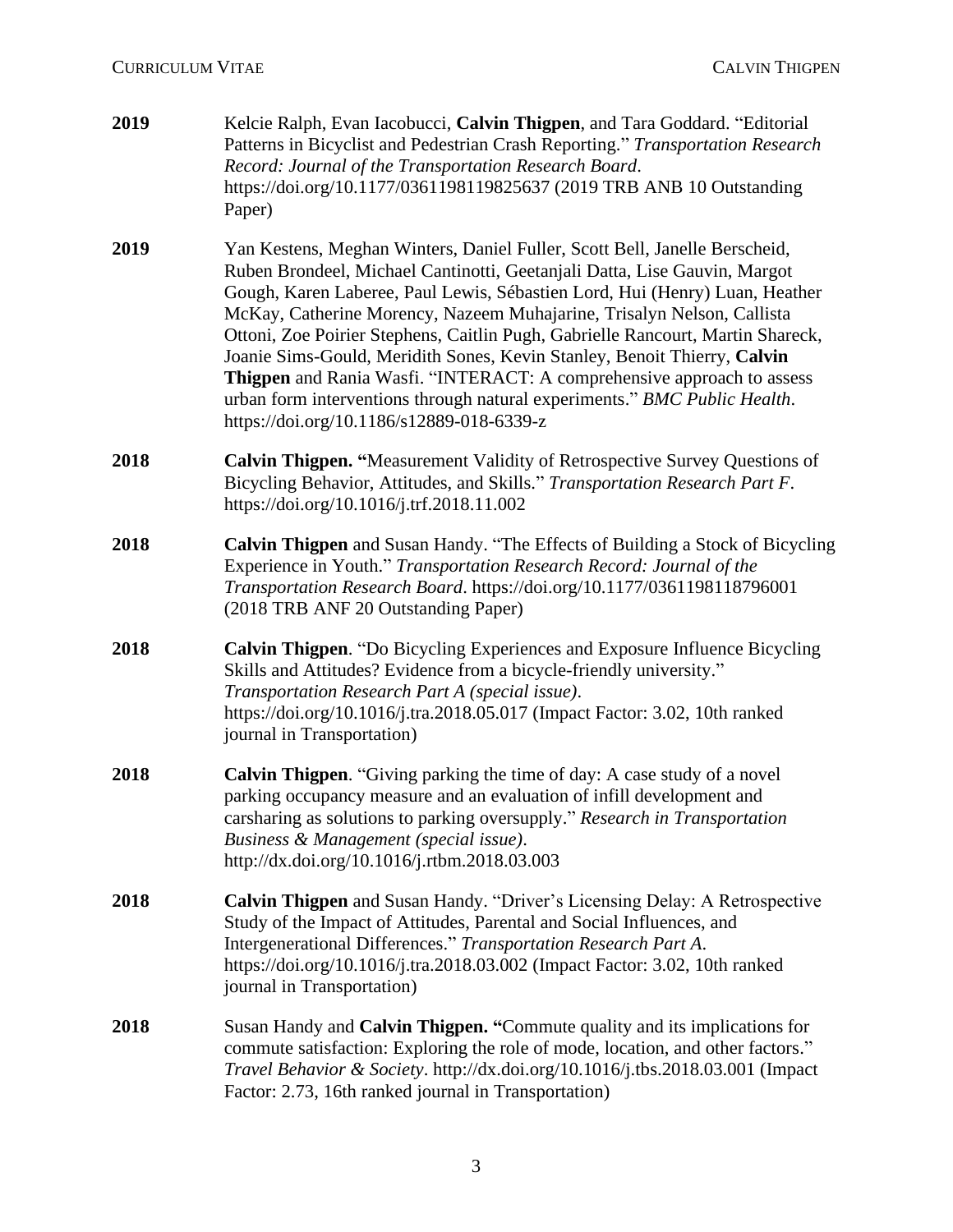| 2017 | <b>Calvin Thigpen</b> and Jamey Volker. "Repurposing the Paving: The case of surplus<br>residential parking in Davis, CA." Cities: The International Journal of Urban<br>Policy and Planning. http://dx.doi.org/10.1016/j.cities.2017.06.020 (Impact<br>Factor: 2.89, 2 <sup>nd</sup> ranked journal in Urban Studies) |
|------|------------------------------------------------------------------------------------------------------------------------------------------------------------------------------------------------------------------------------------------------------------------------------------------------------------------------|
| 2017 | Kevin Fang and Calvin Thigpen. "Transportation policy at the ballot box."<br>Transportation Research Record: Journal of the Transportation Research Board.<br>http://dx.doi.org/10.3141/2605-09 (2017 TRB ADD 30 Outstanding Paper)                                                                                    |
| 2016 | Dillon Fitch, Calvin Thigpen, and Susan Handy. "Traffic stress and bicycling to<br>elementary and junior high school: Evidence from Davis, California." Journal of<br>Transport & Health. http://dx.doi.org/10.1016/j.jth.2016.01.007                                                                                  |
| 2016 | Dillon Fitch, Calvin Thigpen, and Susan Handy. "Modeling Bicycling to<br>Elementary and Junior High School Using Bike Rack Counts." Transportation<br>Research Record: Journal of the Transportation Research Board.<br>http://dx.doi.org/10.3141/2587-09                                                              |
| 2015 | Calvin Thigpen, Hui Li, Susan Handy, and John Harvey. "Modeling the Impact<br>of Pavement Roughness on Bicycle Ride Quality." Transportation Research<br>Record: Journal of the Transportation Research Board.<br>http://dx.doi.org/10.3141/2520-09                                                                    |
| 2015 | Calvin Thigpen, Brigitte Driller, and Susan Handy. "Using a Stages of Change<br>Approach to Explore Opportunities for Increasing Bicycle Commuting."<br>Transportation Research Part D. http://dx.doi.org/10.1016/j.trd.2015.05.005<br>(Impact Factor: 2.92, 11 <sup>th</sup> ranked journal in Transportation)        |
| 2014 | Bret Beheim, Calvin Thigpen, and Richard McElreath. "Strategic Social<br>Learning and the Population Dynamics of Human Behavior: the game of Go."<br>Evolution and Human Behavior.<br>http://dx.doi.org/10.1016/j.evolhumbehav.2014.04.001 (Impact Factor: 3.38, 9th<br>ranked journal in Behavioral Sciences)         |
|      |                                                                                                                                                                                                                                                                                                                        |

### **Book Chapters**

**2020** Brigitte Driller, **Calvin Thigpen**¸ and Susan Handy. "A Qualitative Exploration of Children's Attitudes toward Bicycling in Davis, California." In *Mobility Across the Life Course. A Dialogue between Qualitative and Quantitative Research Approaches*.

### **Book Reviews**

**2020 Calvin Thigpen**. "Law, Engineering, and the American Right-of-Way: Imagining a More Just Street." *Journal of Planning Education and Research*. https://doi.org/10.1177/0739456X20901577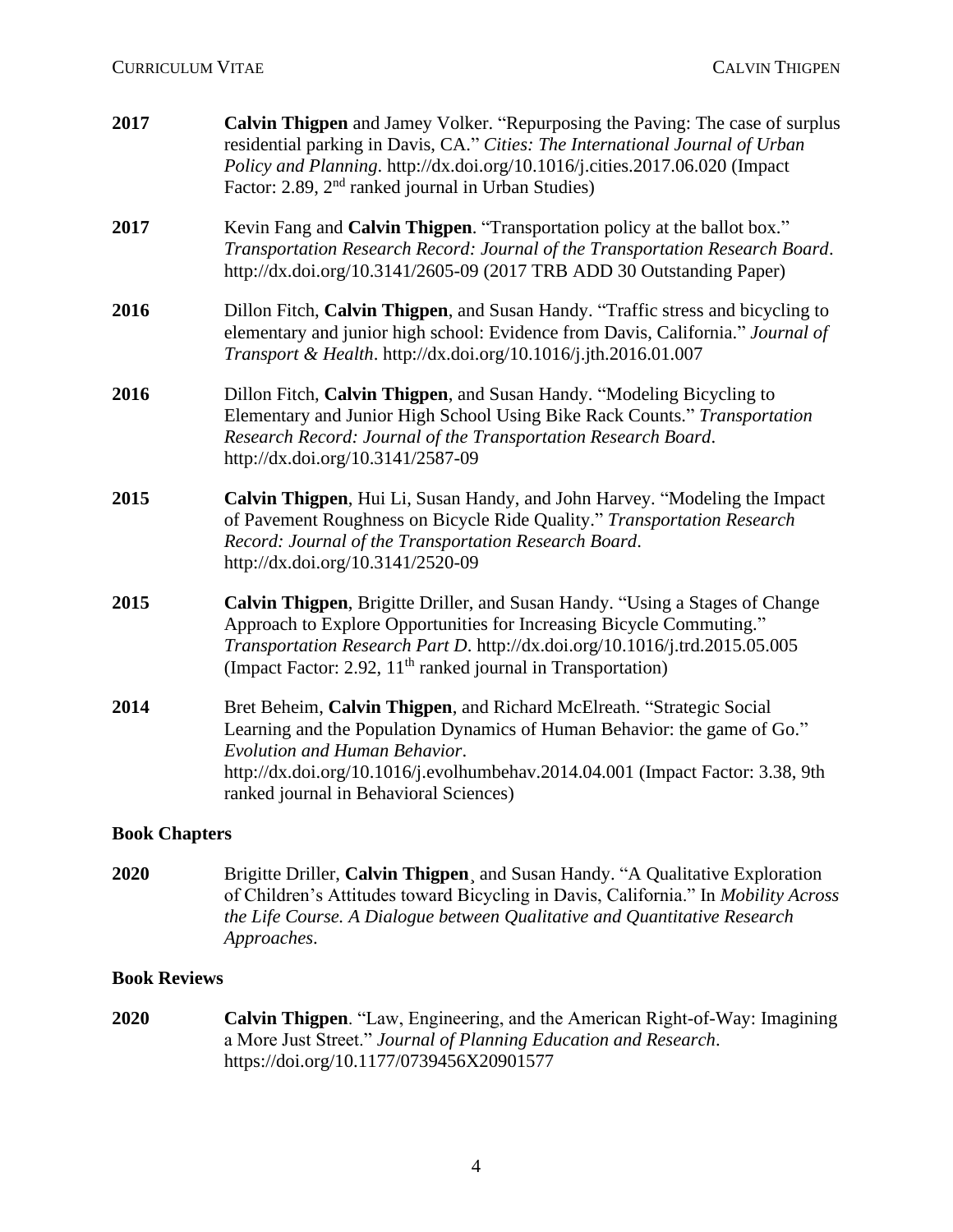### **Manuscripts Under Review**

Kelcie Ralph, Tara Goddard, **Calvin Thigpen**, and Raymond Davis. "Intervening at the blotter, not the broadcast: Improving Crash Coverage by Targeting Police Press Releases." *Accident Analysis & Prevention (under first review).*

Nicholas Klein, Anne Brown, and **Calvin Thigpen**. "Naughty Scooter Parking: Public Perceptions and Policy Interventions." *Active Travel Studies (under first review).* Pre-print: https://osf.io/tjeaf/

Kelcie Ralph, Nicholas Klein, **Calvin Thigpen**, and Anne Brown. "Are transportation planning students' views shared by engineers and the public?" *Journal of Planning Education and Research (under third review).*

Marie-Soleil Cloutier, **Calvin Thigpen**, and Colin Ferster. "#VisionZero in Canada: What can we learn from Twitter when it comes to road safety initiatives?" *Cities (under second review)*.

Alvaro Rodriguez-Valencia, Cristian Vinasco, Daniel Rosas-Satizabal, **Calvin Thigpen**, and Julian Arellana. "Travel Attitudes and Mode Choice During Bogotá's Car-Free Day." *International Journal of Sustainable Transportation (under first review)*.

### **Manuscripts In Preparation**

**Calvin Thigpen**, Trisalyn Nelson, Colin Ferster, Karen Laberee, and Meghan Winters. "The Impact of Near Misses and Collisions on Bicyclist Behavior."

### **Reports and White Papers**

| 2022 | Jamey Volker and Calvin Thigpen. "Single-Family Neighborhoods in<br>Sacramento Have Sufficient Parking to Accommodate Accessory Dwelling<br>Units." National Center for Sustainable Transportation Policy Brief.<br>https://escholarship.org/uc/item/2rv3k8g0 |
|------|---------------------------------------------------------------------------------------------------------------------------------------------------------------------------------------------------------------------------------------------------------------|
| 2021 | <b>Calvin Thigpen.</b> "Micromobility: The Future of Mobility and the Impact on the<br>City." Making Places: Beyond the Workplace. BNP Paribas Real Estate. (link)                                                                                            |
| 2020 | <b>Calvin Thigpen.</b> "Rethinking Travel in the era of COVID-19: Survey Findings<br>and Implications for Urban Transportation." (link)                                                                                                                       |
| 2020 | <b>Calvin Thigpen</b> and Mauro Montevecchi. "COVID-19 Transmission Risk and<br>Implications for Shared Modes of Transportation." (link)                                                                                                                      |
| 2019 | "Lime for a Sustainable Paris / Lime pour un Paris durable." Lime 2 <sup>nd</sup> Street.<br>(English, French)                                                                                                                                                |
| 2019 | Kelcie Ralph, Evan Iacobucci, Calvin Thigpen, and Tara Goddard. "Editorial<br>Patterns in Bicyclist and Pedestrian Crash Reporting." (link)                                                                                                                   |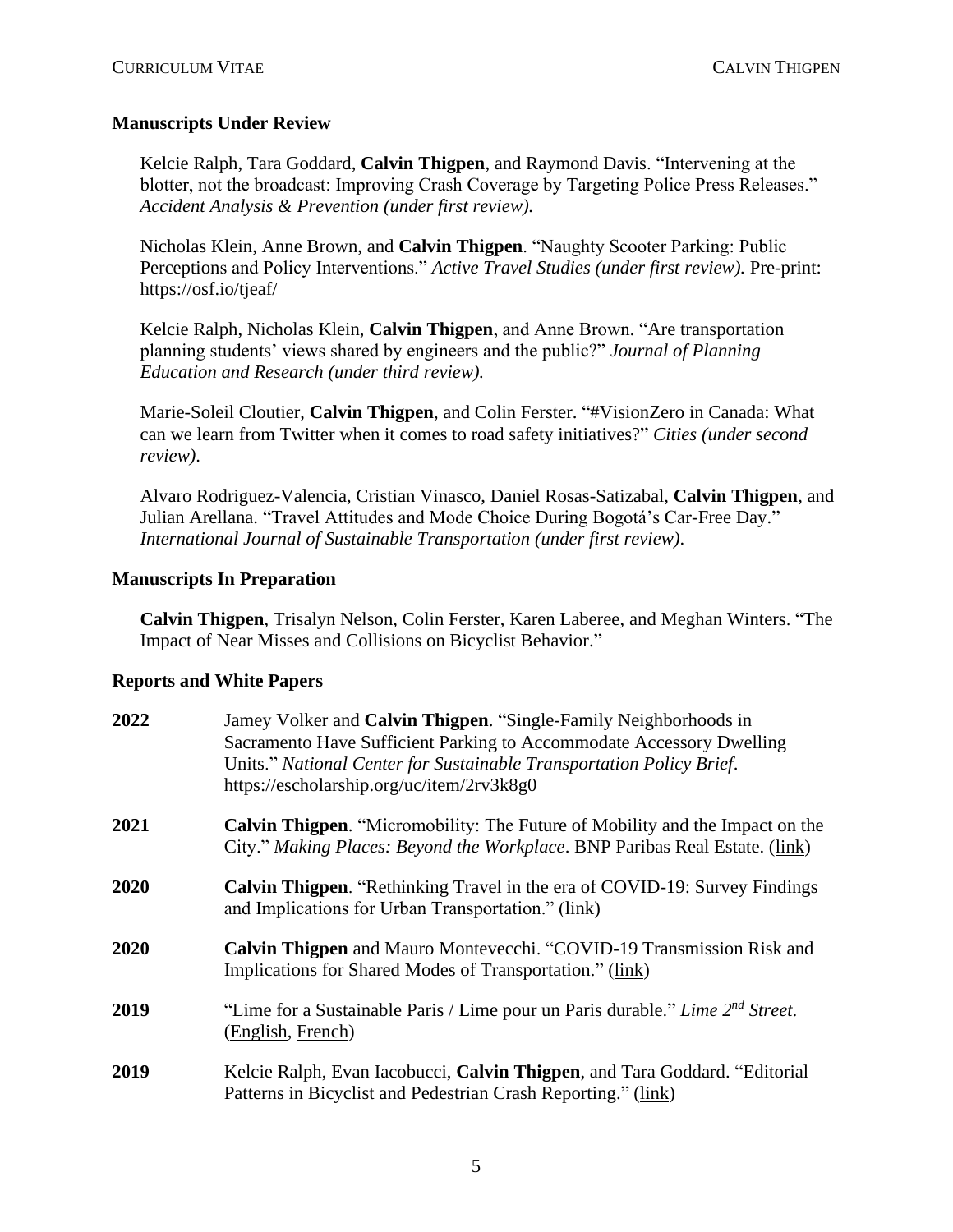# **CURRICULUM VITAE** CALVIN THIGPEN

| 2018                 | "2018 Year-End Report." Lime 2 <sup>nd</sup> Street. (link)"                                                                                                                                                                                                                                                                        |
|----------------------|-------------------------------------------------------------------------------------------------------------------------------------------------------------------------------------------------------------------------------------------------------------------------------------------------------------------------------------|
| 2017                 | Dillon Fitch, Calvin Thigpen, Antonio Cruz, and Susan Handy. "A San<br>Francisco Case Study: What Bicycle Investments Have the Greatest Influence on<br>Where People Ride?" National Center for Sustainable Transportation Policy<br>Brief. https://escholarship.org/uc/item/19d428w5                                               |
| 2017                 | Hui Li, Jeffrey Buscheck, John Harvey, Dillon Fitch, Darren Reger, Rongzong<br>Wu, Robby Ketchell, Jesus Hernandez, Bruce Haynes, and Calvin Thigpen.<br>"Development of Recommended Guidelines for Preservation Treatments for<br>Bicycle Routes." UC Davis Pavement Research Center.<br>https://escholarship.org/uc/item/72q3c143 |
| 2016                 | Eric Gudz, Drew Heckathorn, and Calvin Thigpen. "Results of the 2015-16"<br>Campus Travel Survey." Institute of Transportation Studies, University of<br>California, Davis.                                                                                                                                                         |
| 2016                 | Dillon Fitch, Calvin Thigpen, Antonio Cruz, and Susan Handy. "Bicyclist"<br>Behavior in San Francisco: A Before-and-After Study of the Impact of<br>Infrastructure Investments." National Center for Sustainable Transportation<br>Research Report. https://escholarship.org/uc/item/3qv2h032                                       |
| 2015                 | <b>Calvin Thigpen.</b> "Results of the 2014-15 Campus Travel Survey." <i>Institute of</i><br>Transportation Studies, University of California, Davis.                                                                                                                                                                               |
| 2013                 | Hui Li, John Harvey, Calvin Thigpen, and Rongzong Wu. "Surface Treatment<br>Macrotexture and Bicycle Ride Quality." UC Davis Pavement Research Center.                                                                                                                                                                              |
| 2013                 | Hui Li, John Harvey, Rongzong Wu, Calvin Thigpen, Stefan Louw, Zhang Chen,<br>Jeremy Lea, David Jones, and Arash Rezaie. "Measurement of Macrotexture on<br>Surface Treatments and Survey of Bicyclist Ride Quality on Mon-198 and SLO-1<br>Test Sections." UC Davis Pavement Research Center.                                      |
| 2013                 | Natalie Popovich and Calvin Thigpen. "Combating Congestion: Applications of<br>Variable Pricing Schemes." UCTC Research Synthesis.                                                                                                                                                                                                  |
| <b>Popular Press</b> |                                                                                                                                                                                                                                                                                                                                     |
| 2020                 | Anne Brown, Nicholas Klein, and Calvin Thigpen. "Sizing Up Multi-modal<br>Parking Violations." Parking & Mobility, 2(9), p. 24-27.<br>https://issuu.com/theparkingprofessional/docs/pm_2020_09_issuu_v2/26                                                                                                                          |
| 2020                 | Calvin Thigpen, Nicholas Klein, and Anne Brown. "Parking Problems: Motor<br>Vehicle Parking Violations Vastly Surpass Scooters and Bikes." Institute for<br>Transportation Engineers Journal, 90(5), p. 45-49.<br>https://www.nxtbook.com/ygsreprints/ITE/ITE_June2020/index.php?startid=45                                         |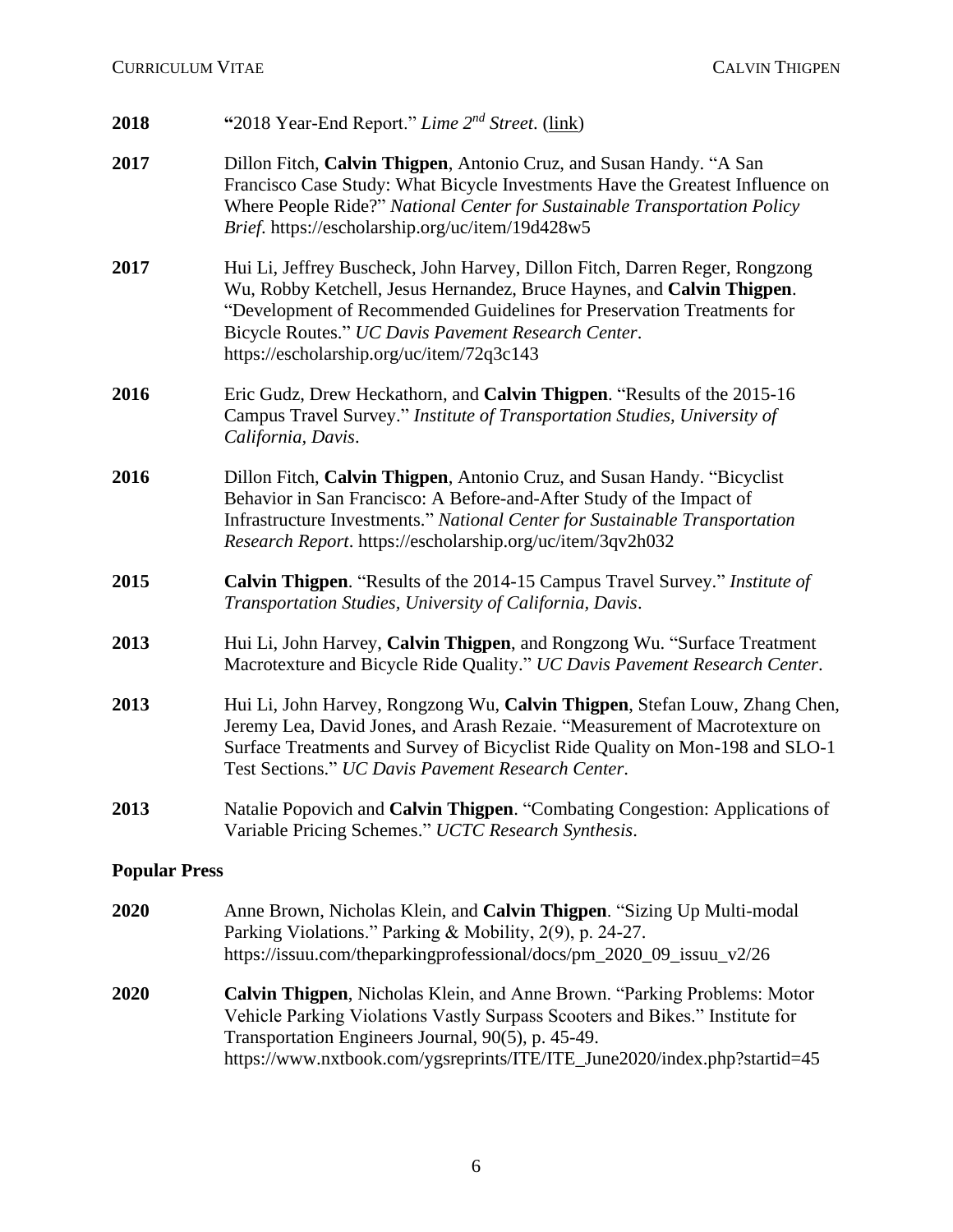# **AWARDS, GRANTS, AND SCHOLARSHIPS**

# **Grants and Fellowships**

| 2018-19       | "Crowdsourcing to Improve ASU Student and Employee Bicyclist Safety for<br>Sustainable Transportation."<br>ASU Sustainable Initiatives Revolving Fund, Tier 1<br>PI: Calvin Thigpen<br>$(\$5,000)$                                                                                  |
|---------------|-------------------------------------------------------------------------------------------------------------------------------------------------------------------------------------------------------------------------------------------------------------------------------------|
| 2016-17       | "Bicyclist Behavior in San Francisco: A Before-and-After Study of the Impact of<br>Infrastructure Investments."<br>National Center for Sustainable Transportation<br>PI: Prof. Susan Handy<br>(\$57,000 - Note: as a PhD student, I was ineligible to be listed as an investigator) |
| 2016-17       | Dwight D. Eisenhower Graduate Fellowship<br>(\$11,500)                                                                                                                                                                                                                              |
| 2016-17       | National Center for Sustainable Transportation Dissertation Fellowship<br>$(\$25,000)$                                                                                                                                                                                              |
| 2015-16       | Dwight D. Eisenhower Graduate Fellowship<br>$(\$5,000)$                                                                                                                                                                                                                             |
| 2015-16       | UC Davis Jarena Wright Fellowship<br>(\$11,500)                                                                                                                                                                                                                                     |
| <b>Awards</b> |                                                                                                                                                                                                                                                                                     |
| 2020          | TRB ANB 10 (Transportation Safety Management) Committee's Outstanding<br>Paper Award, for "Does News Coverage of Traffic Crashes Affect Perceived<br>Blame and Preferred Solutions? Evidence from an Experiment"                                                                    |
| 2019          | TRB ANB 10 (Transportation Safety Management) Committee's Outstanding<br>Paper Award, for "Editorial Patterns in Bicyclist and Pedestrian Crash<br>Reporting"                                                                                                                       |
| 2018          | TRB Fred Burggraf Award for Excellence in Transportation Research by<br>Researchers 35 Years of Age or Younger, for "Transportation Policy at the Ballot<br>Box" (\$1,000 prize $&$ \$1,400 travel award)                                                                           |
| 2018          | TRB ANF 20 (Bicycle Transportation) Committee's Outstanding Paper Award,<br>for "The Effects of Building a Stock of Bicycling Experiences in Youth"                                                                                                                                 |
| 2017          | TRB ADD 30 (Land Development and Transportation) Committee's Outstanding<br>Paper Award, for "Transportation Policy at the Ballot Box"                                                                                                                                              |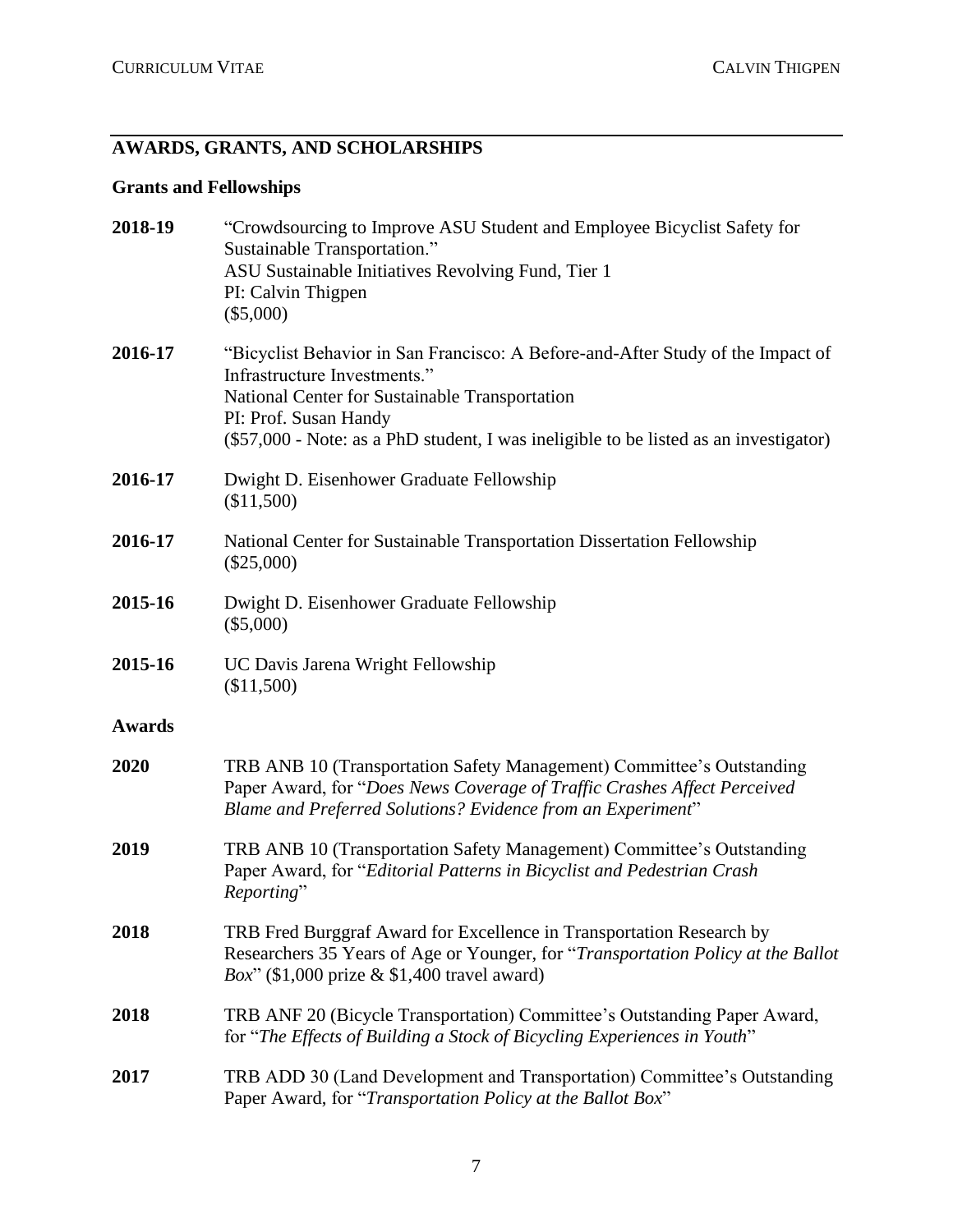| 2015     | <b>Stanford Precourt Energy Efficiency Center Precourt Fellowship</b>               |
|----------|-------------------------------------------------------------------------------------|
| 2015     | Lee Schipper Memorial Scholarship Semi-Finalist                                     |
| 2014     | Institute of Transportation Studies BMW Corporate Affiliate Fellowship<br>(\$1,500) |
| 2014, 15 | <b>Institute of Transportation Studies Travel Award</b><br>$($1,000 \times 2)$      |
| 2013     | University of California Transportation Center Research Synthesis<br>$(\$3,500)$    |

### **PRESENTATIONS**

### **Conference Panels Organized**

| 2021 | "Scooter Parking: Understanding the Reasons for Improper Parking and<br>Identifying Solutions." IPMI Mobility & Innovation Summit. Remote.                                                                      |
|------|-----------------------------------------------------------------------------------------------------------------------------------------------------------------------------------------------------------------|
| 2019 | "What Should We Measure? Defining the Research Agenda around Shared<br>Multimodal Mobility Options." Lime's Public Policy & Safety Summit. Berlin,<br>Germany.                                                  |
| 2019 | "What Should We Measure?: Defining the Research Agenda for Safety Around<br>Shared Multi-Modal Mobility Options" Lime's Education & Safety Summit. San<br>Francisco, CA.                                        |
| 2019 | "Micromobility: What is it, and how can the public and private sectors work<br>together to achieve environmental, equity, and other policy goals?" $2^{nd}$ National<br>Urbanism Next Conference. Portland, OR. |
| 2019 | "Mulling Over Micromobility: A Research Brainstorming Session." 8th Annual<br>TransportationCamp DC. Washington, D.C.                                                                                           |
| 2018 | "Bicycles in Space: Using geographical techniques to advance our understanding<br>of bicycling." American Association of Geographers 2018 Annual Meeting. New<br>Orleans, LA.                                   |
| 2017 | "Novel Methods in Bicycling Research." $57th$ Annual Conference of the<br>Association of Collegiate Schools of Planning. Denver, CO.                                                                            |

# **Refereed Conference Papers**

**2020** Anne Brown, Nicholas Klein, **Calvin Thigpen**, and Nicholas Williams. "Parking Violations: The Frequency of Improper Scooter, Bike, and Car Parking." 99<sup>th</sup> *Transportation Research Board Annual Meeting,* Washington DC. (Brown presenter, poster)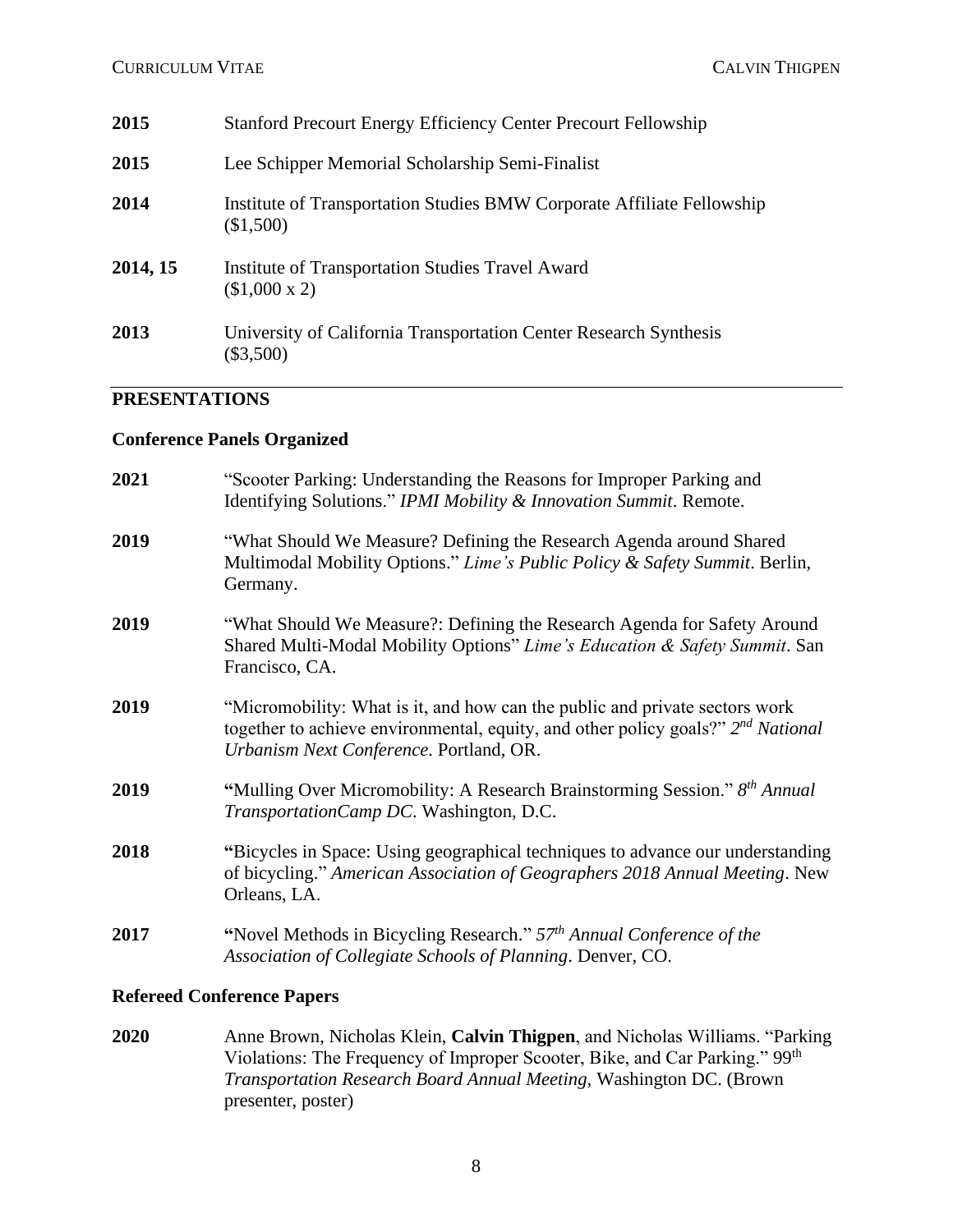| 2020 | Tara Goddard, Kelcie Ralph, Calvin Thigpen, and Evan Iacobucci. "Does News<br>Coverage of Traffic Crashes Affect Perceived Blame and Preferred Solutions?<br>Evidence from an Experiment." (Goddard presenter, podium)                                                              |
|------|-------------------------------------------------------------------------------------------------------------------------------------------------------------------------------------------------------------------------------------------------------------------------------------|
| 2019 | Kelcie Ralph, Evan Iacobucci, Calvin Thigpen, and Tara Goddard. "Editorial<br>Patterns in Bicyclist and Pedestrian Crash Reporting". Research Update:<br>Managing Effective Transportation Safety Systems, TRB ANB10 Webinar,<br>September. (Iacobucci presenter)                   |
| 2019 | Calvin Thigpen, Trisalyn Nelson, Colin Ferster, and Karen Laberee. "The Impact<br>of Near Misses and Collisions on Bicyclist Behavior". 98 <sup>th</sup> Transportation<br>Research Board Annual Meeting, Washington DC. (podium)                                                   |
| 2019 | Julia Janke, Calvin Thigpen, and Susan Handy. "Examining the Effect of Life-<br>Course Events on Modality Type and the Moderating Influence of Life Stage".<br>98 <sup>th</sup> Transportation Research Board Annual Meeting, Washington DC. (podium)                               |
| 2019 | Kelcie Ralph, Evan Iacobucci, Calvin Thigpen, and Tara Goddard. "Editorial<br>Patterns in Bicyclist and Pedestrian Crash Reporting". 98 <sup>th</sup> Transportation<br>Research Board Annual Meeting, Washington DC. (Iacobucci presenter, podium)                                 |
| 2019 | Alvaro Rodriguez-Valencia, Cristian Vinasco, Daniel Rosas-Satizabal, and<br>Calvin Thigpen. "Travel Attitudes and Mode Choice During Bogotá's Car-Free<br>Day". 98 <sup>th</sup> Transportation Research Board Annual Meeting, Washington DC.<br>(Vinasco presenter, poster)        |
| 2019 | Marie-Soleil Cloutier, Calvin Thigpen, and Colin Ferster. "#VisionZero in<br>Canada: What Can We Learn from Twitter When It Comes to Road Safety<br>Initiatives?". 98 <sup>th</sup> Transportation Research Board Annual Meeting, Washington<br>DC. (Cloutier presenter, podium)    |
| 2018 | Calvin Thigpen. "Measurement Validity of Retrospective Survey Questions of<br>Bicycling Behavior, Attitudes, and Skills". 97th Transportation Research Board<br>Annual Meeting, Washington DC. (podium)                                                                             |
| 2018 | <b>Calvin Thigpen.</b> "Do Bicycling Experiences and Exposure Influence Bicycling<br>Skills and Attitudes? Evidence from a Bicycle-Friendly University". 97th<br>Transportation Research Board Annual Meeting, Washington DC. (poster)                                              |
| 2018 | Calvin Thigpen. "From Peak Hour to Time of Day: A Case Study of a Novel<br>Parking Occupancy Measure and an Evaluation of Infill Development and<br>Carsharing as Solutions to Parking Oversupply". $97th Transformation Research$<br>Board Annual Meeting, Washington DC. (poster) |
| 2018 | Calvin Thigpen and Susan Handy. "The Effects of Building a Stock of Bicycling<br>Experience in Youth". 97 <sup>th</sup> Transportation Research Board Annual Meeting,<br>Washington DC. (podium)                                                                                    |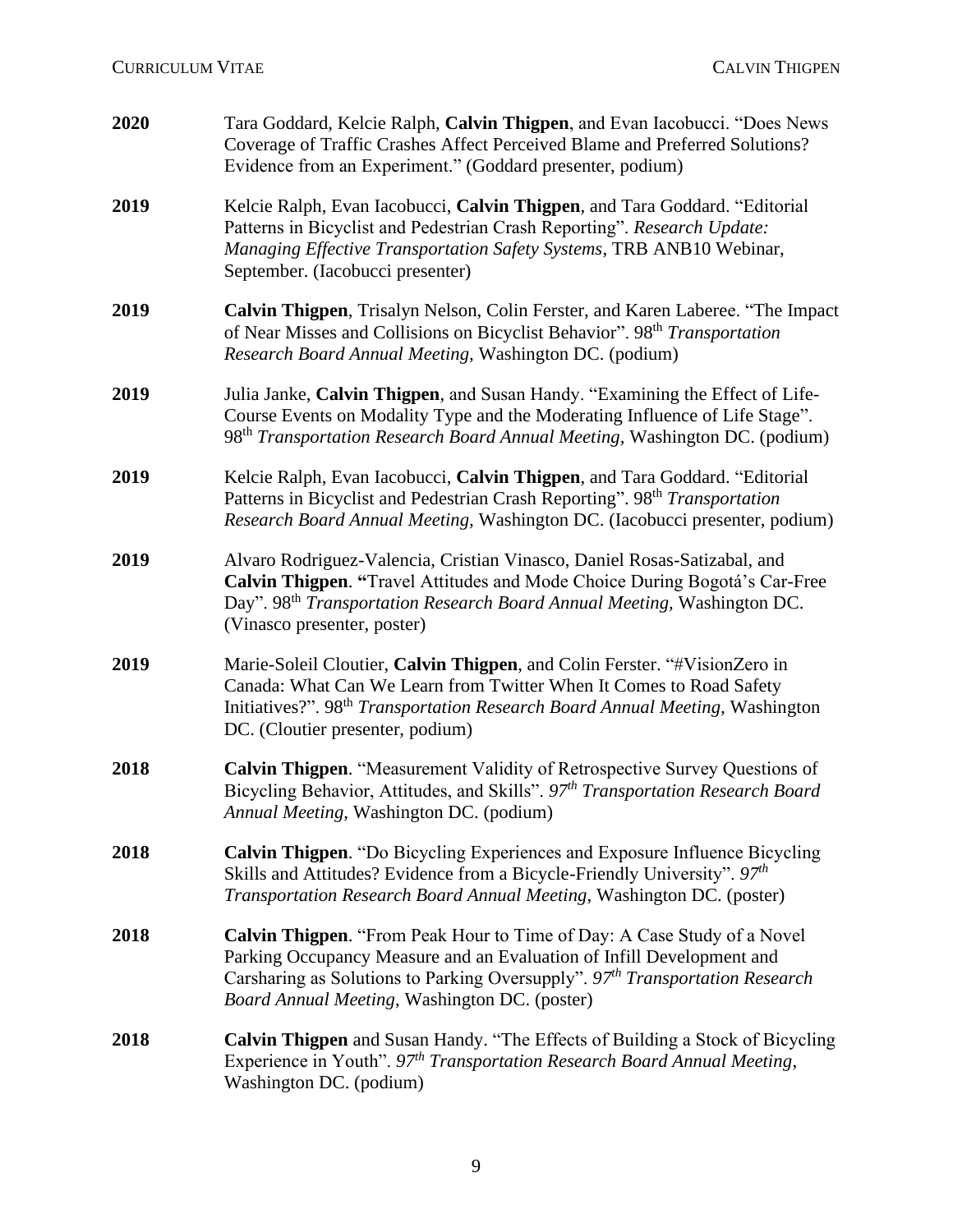| 2018 | Susan Handy and Calvin Thigpen. "Commute Quality: Exploring the Role of<br>Mode and Other Factors Using the UC Davis Campus Travel Survey". $97th$<br>Transportation Research Board Annual Meeting, Washington DC. (poster)                                                                |
|------|--------------------------------------------------------------------------------------------------------------------------------------------------------------------------------------------------------------------------------------------------------------------------------------------|
| 2017 | Calvin Thigpen and Rachel Hartsough. "Barcodes, Virtual Money, and Golden<br>Wheels: How Davis, CA schools encourage bicycling to school". $96th$<br>Transportation Research Board Annual Meeting, Washington DC. (poster)                                                                 |
| 2017 | Kevin Fang and Calvin Thigpen. "Transportation Policy at the Ballot Box". $96th$<br>Transportation Research Board Annual Meeting, Washington DC. (Fang<br>presenter, podium)                                                                                                               |
| 2017 | Calvin Thigpen and Jamey Volker. "Repurposing the Paving: Case of Surplus<br>Residential Parking in Davis, California". 96 <sup>th</sup> Transportation Research Board<br>Annual Meeting, Washington DC. (Volker presenter, poster)                                                        |
| 2017 | Dillon Fitch, Calvin Thigpen, Antonio Cruz, and Susan Handy. "Bicyclist<br>Behavior in San Francisco: A Before-and-After Study of the Impact of<br>Infrastructure Investments". 96 <sup>th</sup> Transportation Research Board Annual Meeting,<br>Washington DC. (Fitch presenter, poster) |
| 2016 | Calvin Thigpen and Susan Handy. "Driver's Licensing Delay: A Retrospective<br>Study of the Impact of Attitudes, Parental and Social Influences, and<br>Intergenerational Differences". 95 <sup>th</sup> Transportation Research Board Annual<br>Meeting, Washington DC. (poster)           |
| 2016 | Dillon Fitch, Calvin Thigpen, and Susan Handy. "Modeling Bicycling to<br>Elementary and Junior High School Using Bike Rack Counts". $95th$<br>Transportation Research Board Annual Meeting, Washington DC. (Fitch<br>presenter, poster)                                                    |
| 2015 | Calvin Thigpen, Hui Li, and John Harvey. "Modeling the Impact of Pavement<br>Roughness on Bicycle Ride Quality". 94 <sup>th</sup> Transportation Research Board Annual<br>Meeting, Washington DC. (poster)                                                                                 |
| 2015 | Rongzong Wu, Stefan Louw, Hui Li, John Harvey, Calvin Thigpen. "Bicycle<br>Vibration and Pavement Ride Quality for Cyclists". 94 <sup>th</sup> Transportation Research<br>Board Annual Meeting, Washington DC. (Wu presenter, poster)                                                      |
| 2014 | <b>Calvin Thigpen</b> , Brigitte Driller, and Susan Handy. "Using a Stages of Change<br>Approach to Explore Opportunities for Increasing Bicycle Commuting". 93rd<br>Transportation Research Board Annual Meeting, Washington DC. (poster)                                                 |
|      |                                                                                                                                                                                                                                                                                            |

### **Refereed Conference Abstracts**

**2021** Kelcie Ralph, Nicholas Klein, **Calvin Thigpen**, and Anne Brown. "Do Engineers and the Public Share Planner's Canonical Views About Transportation?." *61st*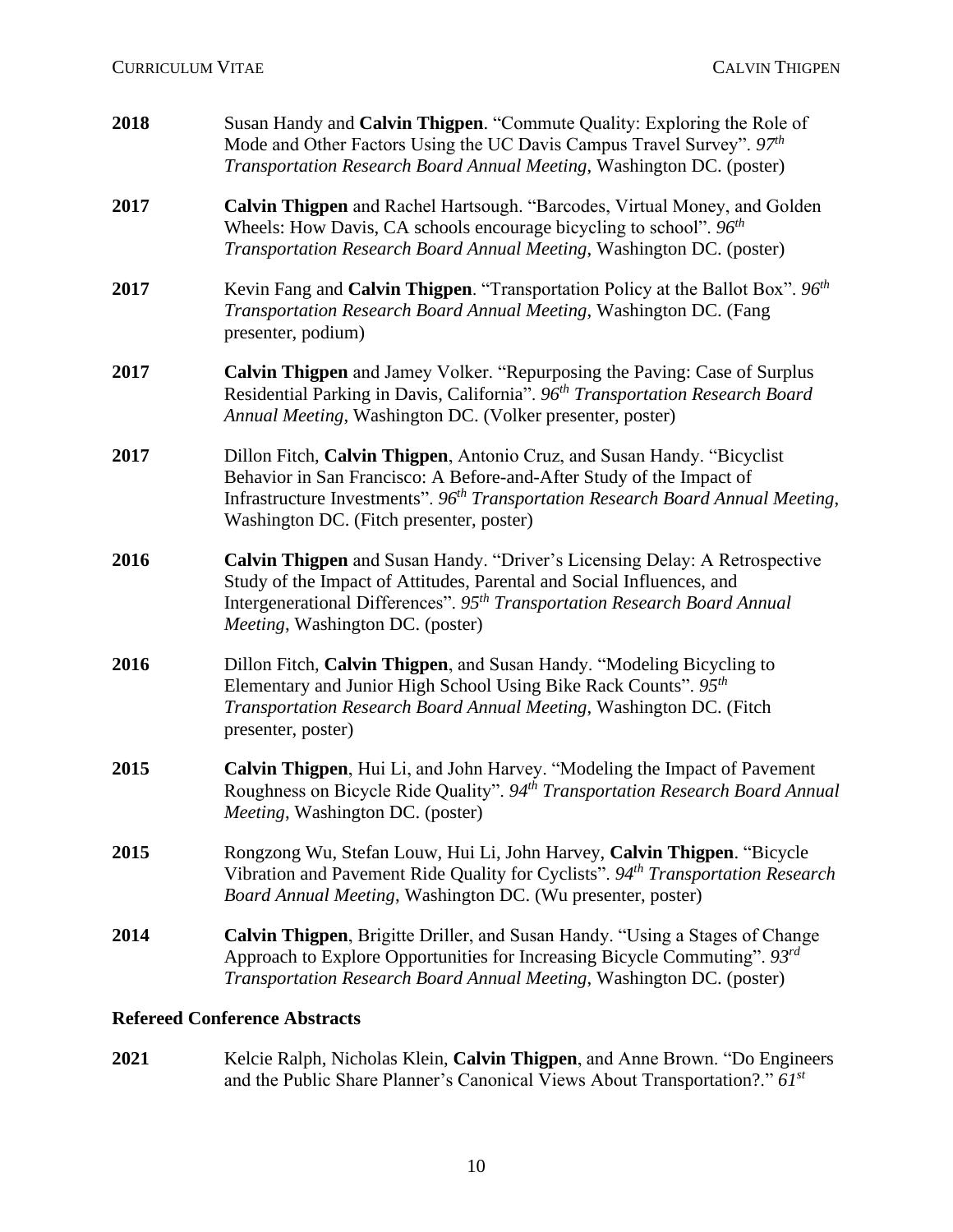*Association of Collegiate Schools of Planning*, Miami, FL. (Ralph presenter, podium)

- **2021** Jamey Volker and **Calvin Thigpen**. "Not Enough Parking, You Say? A Study of Garage Use and Parking Supply for Single-Family Homes in Sacramento and Implications for ADUs." *61st Association of Collegiate Schools of Planning*, Miami, FL. (Volker presenter, podium)
- **2021** Seula Lee, James Gross, Marlon Boarnet, and **Calvin Thigpen**. "Induced Demand for Scooters: Increases in Scooter Volumes on Pandemic-Related Slow Streets." *61st Association of Collegiate Schools of Planning*, Miami, FL. (podium)
- **2021 Calvin Thigpen**, Jonathan Hopkins, LeAaron Foley. "Comprehensive Micromobility: Insights from Joint Bicycle + Scooter Systems." *Urbanism Next 2021*, Portland (poster)
- **2019** Kelcie Ralph, Evan Iacobucci, **Calvin Thigpen**, Tara Goddard. **"**Ethics in (Road Safety) Journalism". *Velo-City 2019*, Dublin. (Goddard presenter, podium)
- **2018** Kelcie Ralph, Evan Iacobucci, **Calvin Thigpen**, Tara Goddard. **"**Editorial Patterns in Bicyclist and Pedestrian Crash Reporting". *58 th Annual Conference of the Association of Collegiate Schools of Planning*, Buffalo, NY. (Iacobucci presenter, podium)
- **2018 Calvin Thigpen**, Meghan Winters, Jaimy Fischer, Suzanne Therrien, Daniel Fuller, Lise Gauvin, David Whitehurst, and Trisalyn Nelson. "How perceptions of road safety influence bicycling intentions and behavior in Canadian cities". 58<sup>th</sup> *Annual Conference of the Association of Collegiate Schools of Planning*, Buffalo, NY. (podium)
- **2018** Kelcie Ralph, Evan Iacobucci, **Calvin Thigpen**, Tara Goddard. **"**Ethics in (Road Safety) Journalism: How Crash Reporting Controls the Narrative". *Walk/Bike/Places 2018*, New Orleans, LA. (Goddard presenter, podium)
- **2018 Calvin Thigpen**, Maarten Kroesen, and Susan Handy. "An exploration of the reciprocal relationships between bicycling attitudes, skills, and behavior on a college campus". *15th International Conference on Travel Behavior Research*, Santa Barbara, CA. (podium)
- **2018 Calvin Thigpen**, Meghan Winters, Jaimy Fischer, Suzanne Therrien, Daniel Fuller, Lise Gauvin, David Whitehurst, and Trisalyn Nelson. "How perceptions of road safety influence bicycling intentions and behavior in Canadian cities". *Canadian Association of Road Safety Professionals*, Victoria, BC. (podium)
- **2018** Colin Ferster, Trisalyn Nelson, and **Calvin Thigpen**. "Using Twitter to understand how people talk about new protected bike lanes in two Canadian cities". *Canadian Association of Road Safety Professionals*, Victoria, BC. (Ferster presenter, podium)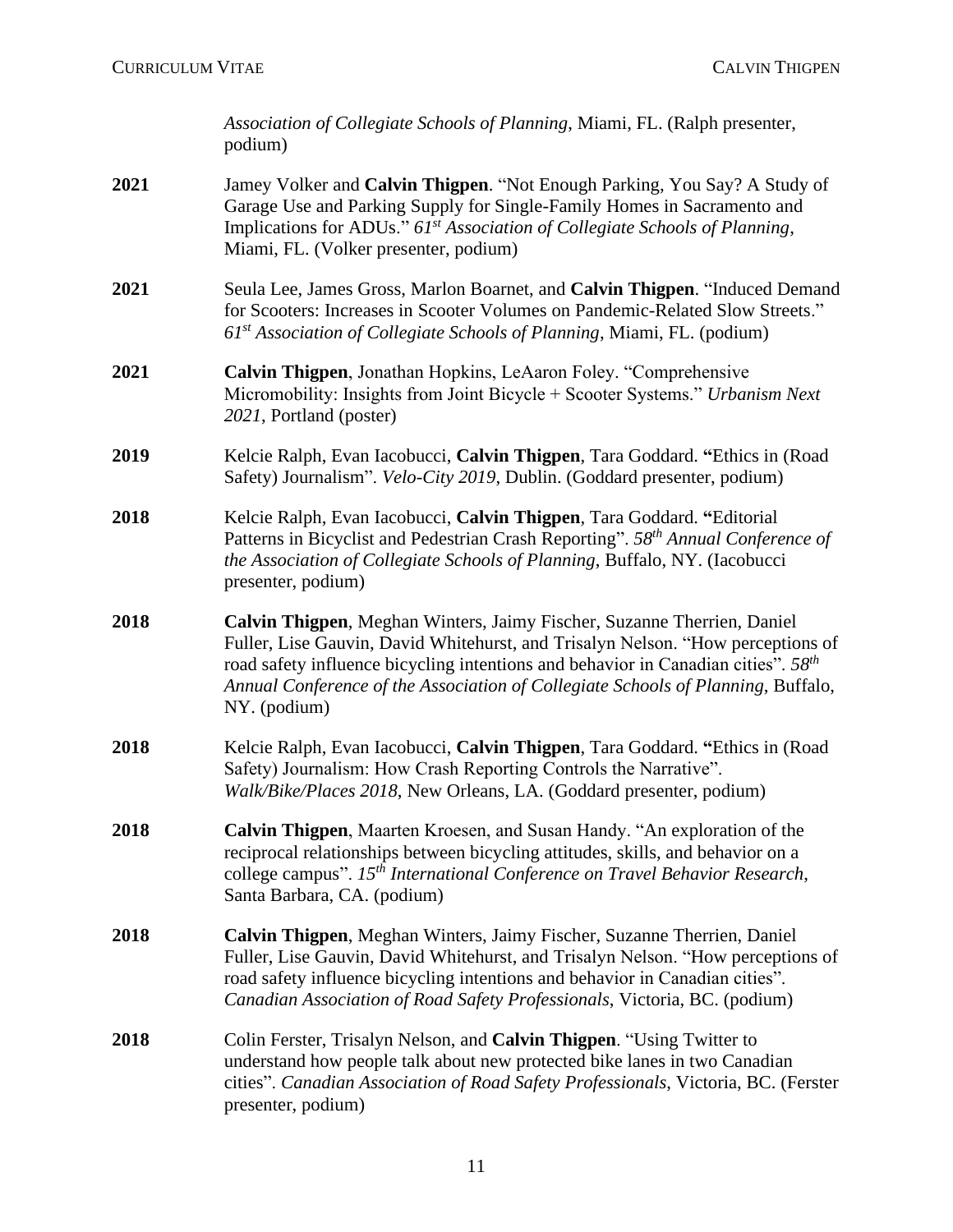| 2018 | Calvin Thigpen and Trisalyn Nelson. "Understanding Bicyclist Comfort through<br>Big Data". American Association of Geographers' Annual Meeting, New Orleans,<br>LA. (podium)                                                                                                                       |
|------|----------------------------------------------------------------------------------------------------------------------------------------------------------------------------------------------------------------------------------------------------------------------------------------------------|
| 2018 | Wencong Cui, Michael Kuby, Calvin Thigpen, and Deborah Salon. "Study on<br>the Effects of Building Density on the Efficiency of Dockless Bike Sharing<br>System: A Case Study of Beijing, China". American Association of Geographers'<br>Annual Meeting, New Orleans, LA. (Cui presenter, podium) |
| 2017 | Calvin Thigpen. "From peak-hour to time-of-day: A case study of a novel<br>parking occupancy measure". 57 <sup>th</sup> Annual Conference of the Association of<br>Collegiate Schools of Planning, Denver, CO. (poster)                                                                            |
| 2017 | <b>Calvin Thigpen</b> and Susan Handy. "The Value of a College Education: Changes<br>in Students' Bicycling Skills & Attitudes at a Bicycle-Friendly University". $57th$<br>Annual Conference of the Association of Collegiate Schools of Planning, Denver,<br>CO. (podium)                        |
| 2017 | Calvin Thigpen and Jamey Volker. "Repurposing the Paving: The case of surplus<br>residential parking in Davis, CA". American Association of Geographers' Annual<br>Meeting, Boston, MA. (poster)                                                                                                   |
| 2016 | Calvin Thigpen and Susan Handy. "Building Teenagers' Stocks of Bicycling<br>Experience: Evidence from Davis, California". 56 <sup>th</sup> Annual Conference of the<br>Association of Collegiate Schools of Planning, Portland, OR. (podium)                                                       |
| 2016 | Calvin Thigpen, Hui Li, and John Harvey. "The Influence of Pavement<br>Macrotexture and Roughness on Bicycle Ride Quality". 56 <sup>th</sup> Annual Conference<br>of the Association of Collegiate Schools of Planning, Portland, OR. (poster)                                                     |
| 2016 | Kevin Fang and Calvin Thigpen. "Transportation Policy at the Ballot Box". $56th$<br>Annual Conference of the Association of Collegiate Schools of Planning,<br>Portland, OR. (Fang presenter, podium)                                                                                              |
| 2016 | Dillon Fitch, Calvin Thigpen, Antonio Cruz, and Susan Handy. "Bicyclist"<br>Behavior in San Francisco: A Before-and-After Study of the Impact of<br>Infrastructure Investments". $56th$ Annual Conference of the Association of<br>Collegiate Schools of Planning, Portland, OR. (Fitch presenter) |
| 2015 | Calvin Thigpen and Susan Handy. "Intergenerational Differences in Driver's<br>Licensing Delay". 9th Behavior, Energy, & Climate Change Conference,<br>Sacramento, CA. (podium)                                                                                                                     |
| 2015 | <b>Calvin Thigpen</b> and Susan Handy. "Driver's Licensing Delay: A Retrospective<br>Study to Explain Intergenerational Differences". 14th International Conference on<br>Travel Behaviour Research, Old Windsor, UK. (podium)                                                                     |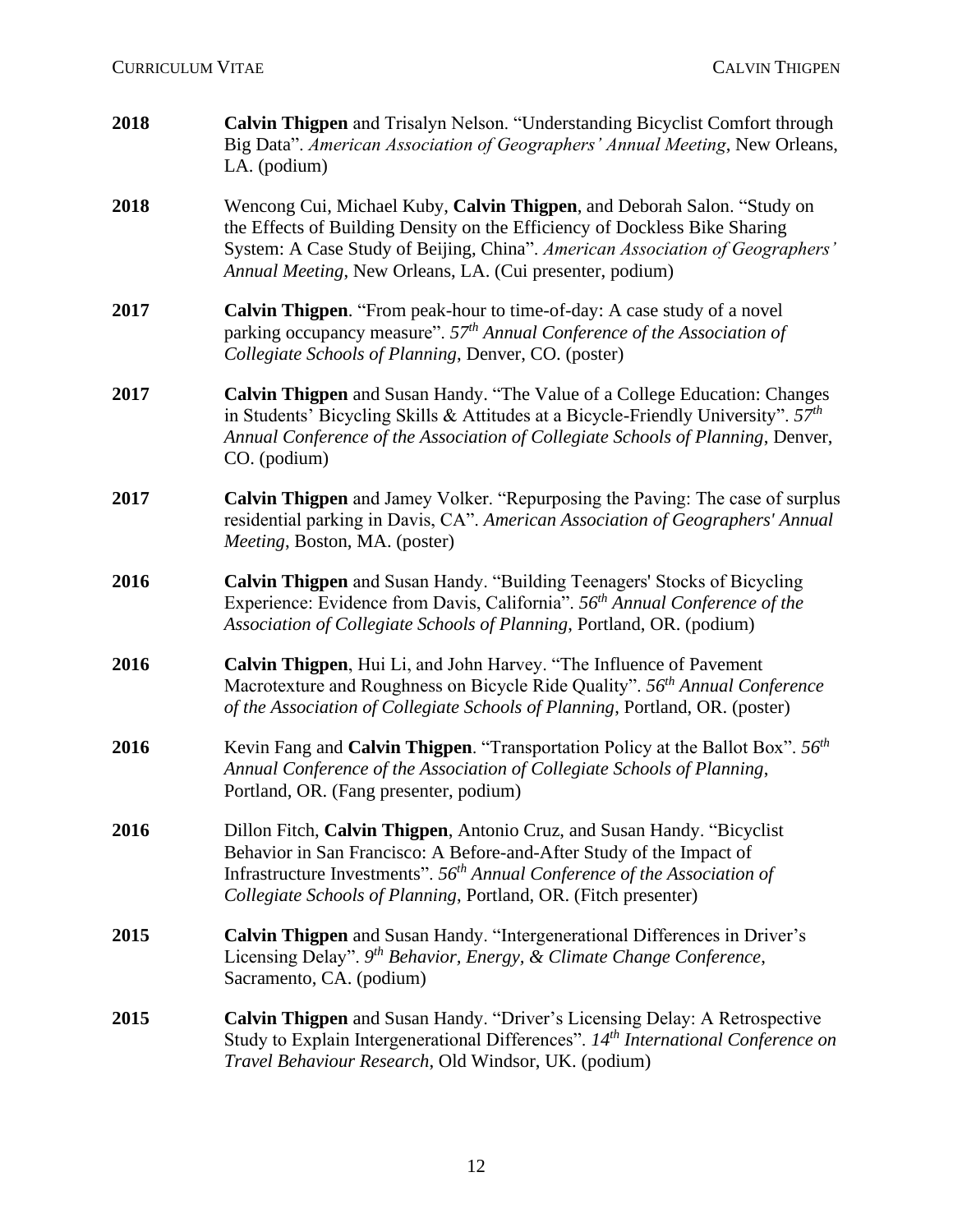| 2015                 | Dillon Fitch, Calvin Thigpen, and Susan Handy. "Traffic Stress and Bicycling to<br>Elementary and Junior High School: Evidence from Davis, California". 1st<br>International Conference on Transport & Health, London, UK. (podium)                            |
|----------------------|----------------------------------------------------------------------------------------------------------------------------------------------------------------------------------------------------------------------------------------------------------------|
| <b>Invited Talks</b> |                                                                                                                                                                                                                                                                |
| 2021                 | "Induced Demand for Scooters: Increases in Scooter Volumes on Pandemic-<br>Related Slow Streets." NABSA Rolling with it: Empowering Shared<br>Micromobility, remote, October.                                                                                  |
| 2021                 | "Non-Academic Career Paths for Planning PhDs." 61 <sup>st</sup> Association of Collegiate<br>Schools of Planning, remote, October.                                                                                                                             |
| 2021                 | "Micromobility During and After COVID-19", Research to Practice Transit<br>Symposium, remote, October.                                                                                                                                                         |
| 2021                 | "Where We Stand, Where We're Headed: Parking, Sustainability, Equity, and<br>Infrastructure", PPPM 410: Transportation Policy, University of Oregon, March.                                                                                                    |
| 2021                 | "Micromobility Mode Shift: How Companies and Government Can Realize<br>Dockless Scooters' Potential to Contribute to Sustainability Goals", SAE<br>International Government & Industry Digital Summit, Washington, DC, February.                               |
| 2021                 | "Slow Streets: Micromobility Ridership Trends and Survey Results", Workshop<br>1039: Rapid Repurposing of Urban Streets for COVID-19 Emergency Response,<br>Transportation Research Board Annual Meeting, Washington, DC, January.                             |
| 2021                 | "Where We Stand, Where We're Headed: Parking, Sustainability, and Equity",<br>Micromobility Industry Panel in the Subcommittee on Emerging Vehicles for<br>Low Speed Transportation, Transportation Research Board Annual Meeting,<br>Washington, DC, January. |
| 2020                 | "How TTP Prepared Me For a Career at Lime," Mobility Quest 2020, University<br>of California, Davis, September.                                                                                                                                                |
| <b>2020</b>          | "Preparing for the Day After: How Micromobility Can Get Communities Moving<br>Post-COVID", Lime Webinar, San Francisco, CA, April. (YouTube recording)                                                                                                         |
| 2019                 | Micromobility Provider Panel, Contra Costa Planning Directors &<br>Transportation Managers Micromobility Forum, Walnut Creek, CA, December.                                                                                                                    |
| 2019                 | "How Lime Contributes to Safer Streets," Association for Commuter<br>Transportation's 2019 Transportation Demand Management Forum, Seattle,<br>WA, November.                                                                                                   |
| 2019                 | Micromobility Panel, CE 527: Sustainable Mobility, Cal Poly San Luis Obispo,<br>May.                                                                                                                                                                           |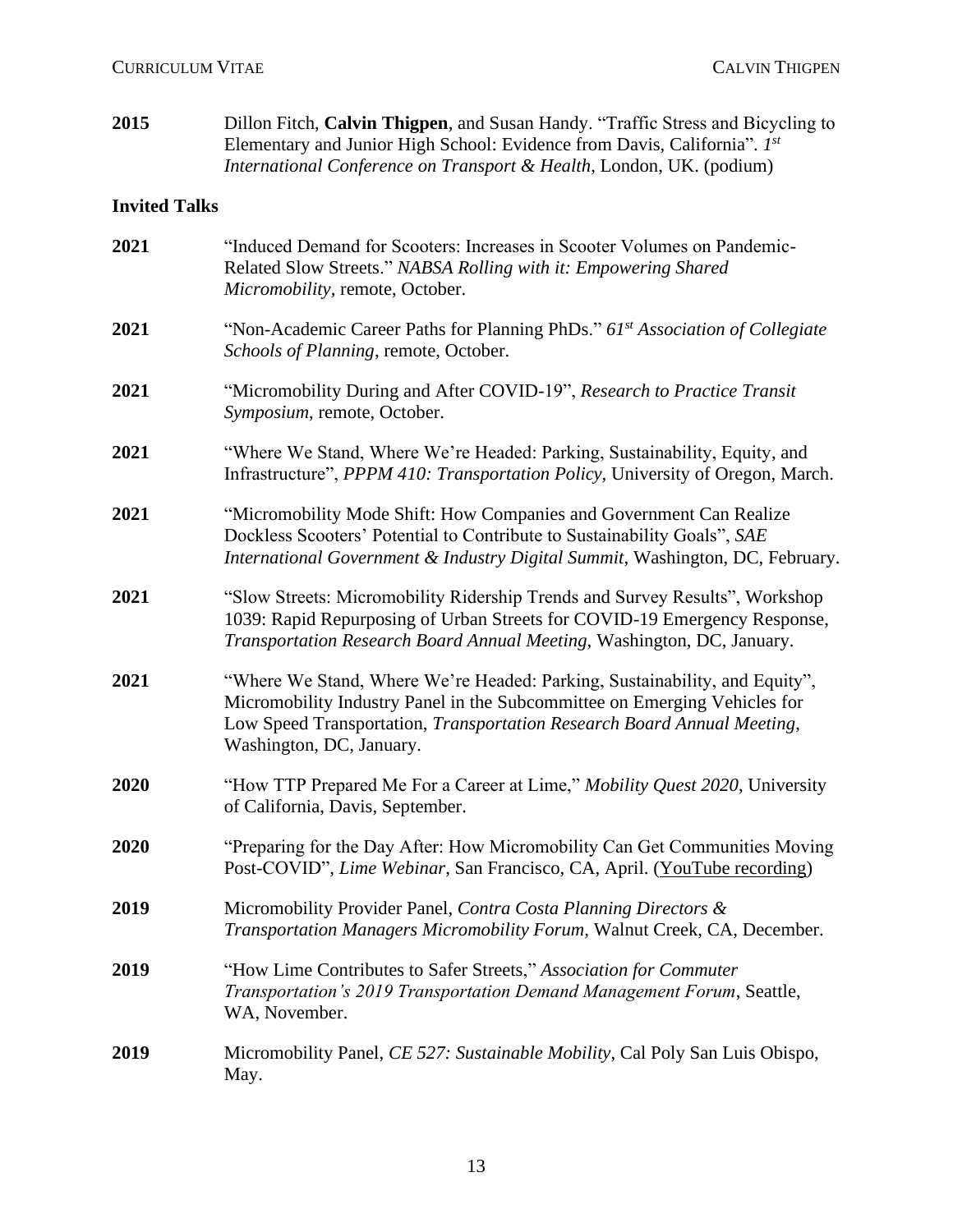| 2019 | "Beyond Streets to Intersections and Districts: Hacking the Design of the Multi-<br>Modal Street in the Autonomous Future," $2^{nd}$ National Urbanism Next<br>Conference, Portland, OR, May.       |
|------|-----------------------------------------------------------------------------------------------------------------------------------------------------------------------------------------------------|
| 2019 | "Innovation or Disruption? Electric Scooter Chronicles," American Planning<br>Association's National Planning Conference, San Francisco, April.                                                     |
| 2019 | "Lime: Attracting New Audiences to Active Transportation, Reducing Car<br>Dependence, and Demonstrating Demand for Protected Lane Infrastructure,"<br>Transportation Camp, Washington, DC, January. |
| 2018 | "How perceptions of road safety influence bicycling intentions and behavior in<br>Canadian cities," TransportLab Meeting, Arizona State University, October.                                        |
| 2018 | "Bicycling and Pedestrian Safety: the Impacts of Crashes and Near Misses and the<br>Influence of Media Reporting," ASU Transportation Seminar, September.                                           |
| 2018 | "Bicycling Data and Spatial Analysis," Social, Economic, and Environmental<br>(SEER) Knowledge Exchange Workshop, May.                                                                              |
| 2018 | "BikeMaps.org: Citizen Science for Safer Cycling," Phoenix Spokes People<br>Meeting, Phoenix, January.                                                                                              |
| 2017 | "Driver's Licensing Delay," JTL Urban Mobility Lab Seminar, Department of<br>Urban Studies and Planning, Massachusetts Institute of Technology, April.                                              |
| 2017 | "Power Analysis of Simulated Bicycle Crash Data," TransportLab Meeting,<br>School of Geographical Sciences and Urban Planning, Arizona State University,<br>March.                                  |

# **TEACHING EXPERIENCE**

### **Instructor of Record**

| Campus Transportation Planning (25 students)       | ASU             | <b>Fall 2018</b>    |
|----------------------------------------------------|-----------------|---------------------|
| Applied Research Methods (50 students)             | <b>UC</b> Davis | Winter 2017         |
| <b>Co-Instructor</b>                               |                 |                     |
| Urban & Regional Planning $(140 \text{ students})$ | <b>UC</b> Davis | Spring 2017         |
| <b>Teaching Assistant</b>                          |                 |                     |
| Urban & Regional Planning $(140$ students)         | <b>UC</b> Davis | Spring 2014, 15, 16 |
| Workshop                                           |                 |                     |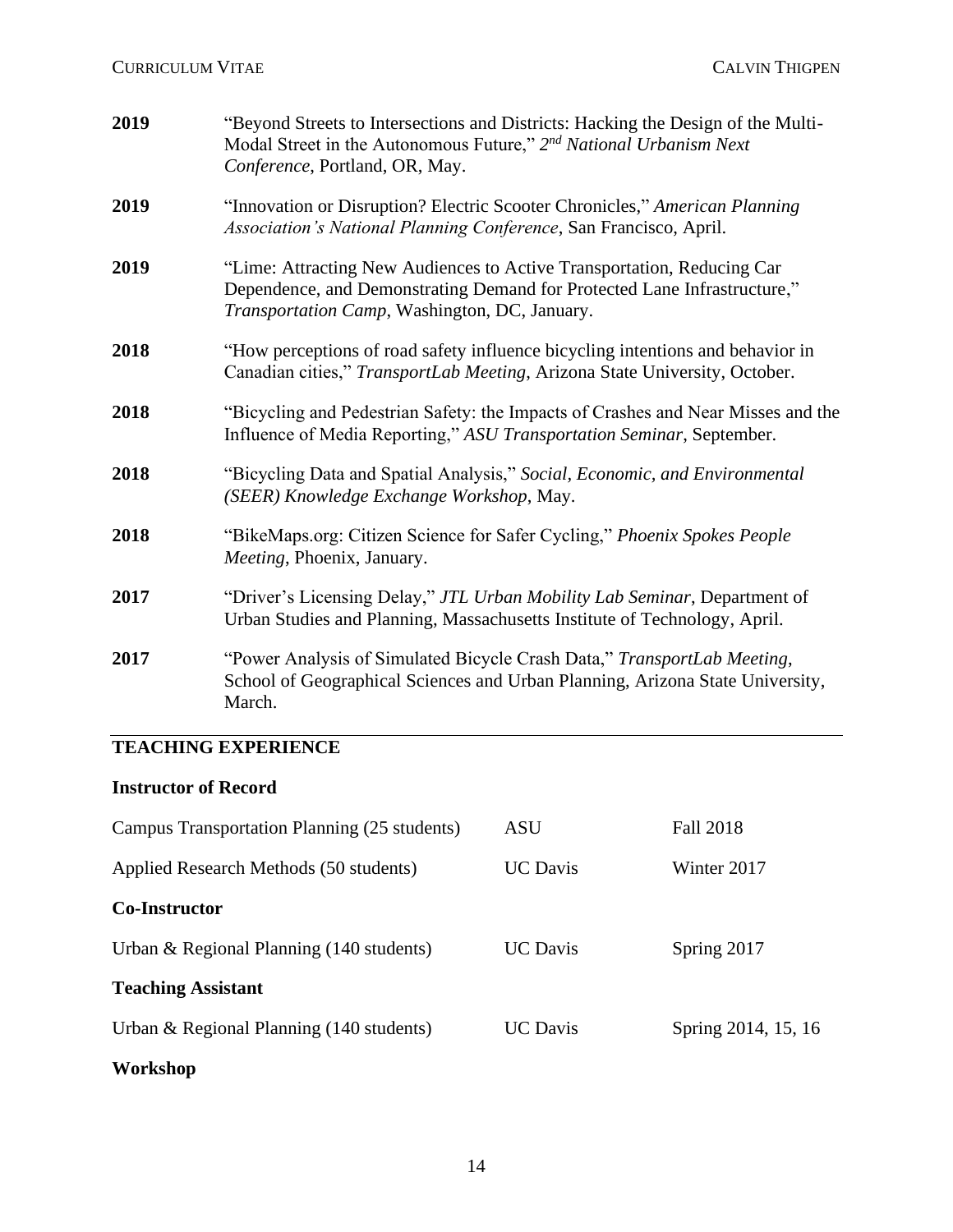**2018** "Generalized Linear Models," Cities, Health, & Active Transportation Research Lab, Faculty of Health Sciences, Simon Fraser University.

### **MENTORSHIP AND MANAGEMENT**

### **Management**

| 2019-2021 | Brandon Haydu  | <b>Policy Research Analyst</b>   | Lime |
|-----------|----------------|----------------------------------|------|
| 2019-2020 | Monica DiLullo | <b>Policy Research Associate</b> | Lime |

#### **Thesis committee member:**

**2017-18** Wencong Cui. **Study on the Effects of Building Density on the Efficiency of Dockless Bike Sharing System - A Case Study of Beijing, China**. M.S. Student. Arizona State University. School of Geographic Sciences and Urban Planning.

#### **Thesis mentor:**

| 2017-18                   | Avipsa Roy     | PhD       | Arizona State University |
|---------------------------|----------------|-----------|--------------------------|
| 2017-18                   | Julia Janke    | PhD       | <b>UC</b> Davis          |
| <b>Internship mentor:</b> |                |           |                          |
| 2017-18                   | Jad Hosn       | MS        | Arizona State University |
| 2017                      | Eleni Jacobson | <b>UG</b> | <b>UC</b> Davis          |
| 2015-16                   | Antonio Cruz   | UG        | <b>UC</b> Davis          |
| 2014-15                   | Justin Perona  | <b>UG</b> | <b>UC</b> Davis          |
| 2014-15                   | Amanda Deering | <b>UG</b> | <b>UC</b> Davis          |

### **WORK EXPERIENCE**

| 2018-19 | Consultant (survey design, administration, and analysis), California S.B. 1-<br>funded study: "Moving to Walkability? Stated and revealed behavior on the<br>impacts of land use and travel demand management on mode choice" at Cal Poly<br>San Luis Obispo, led by Prof. Carole Turley-Voulgaris |
|---------|----------------------------------------------------------------------------------------------------------------------------------------------------------------------------------------------------------------------------------------------------------------------------------------------------|
| 2014-15 | Survey Administrator (survey design, administration, and analysis), Campus<br>Travel Survey for the UC Davis Transportation and Parking Services (TAPS)                                                                                                                                            |
| 2012    | Research Assistant (data entry and cleaning), Trip Generation Study in the<br>Institute for Transportation Studies at UC Davis                                                                                                                                                                     |
| 2011-12 | <i>Intern (data entry and cleaning, plan review), Conservation and Development</i><br>Policies Plan at the state of Connecticut's Office of Policy and Management                                                                                                                                  |
| 2011-12 | Research Assistant (data cleaning and processing, analysis, manuscript editing),<br>Go research study, conducted by Bret Beheim and Richard McElreath in the<br>Department of Anthropology at UC Davis                                                                                             |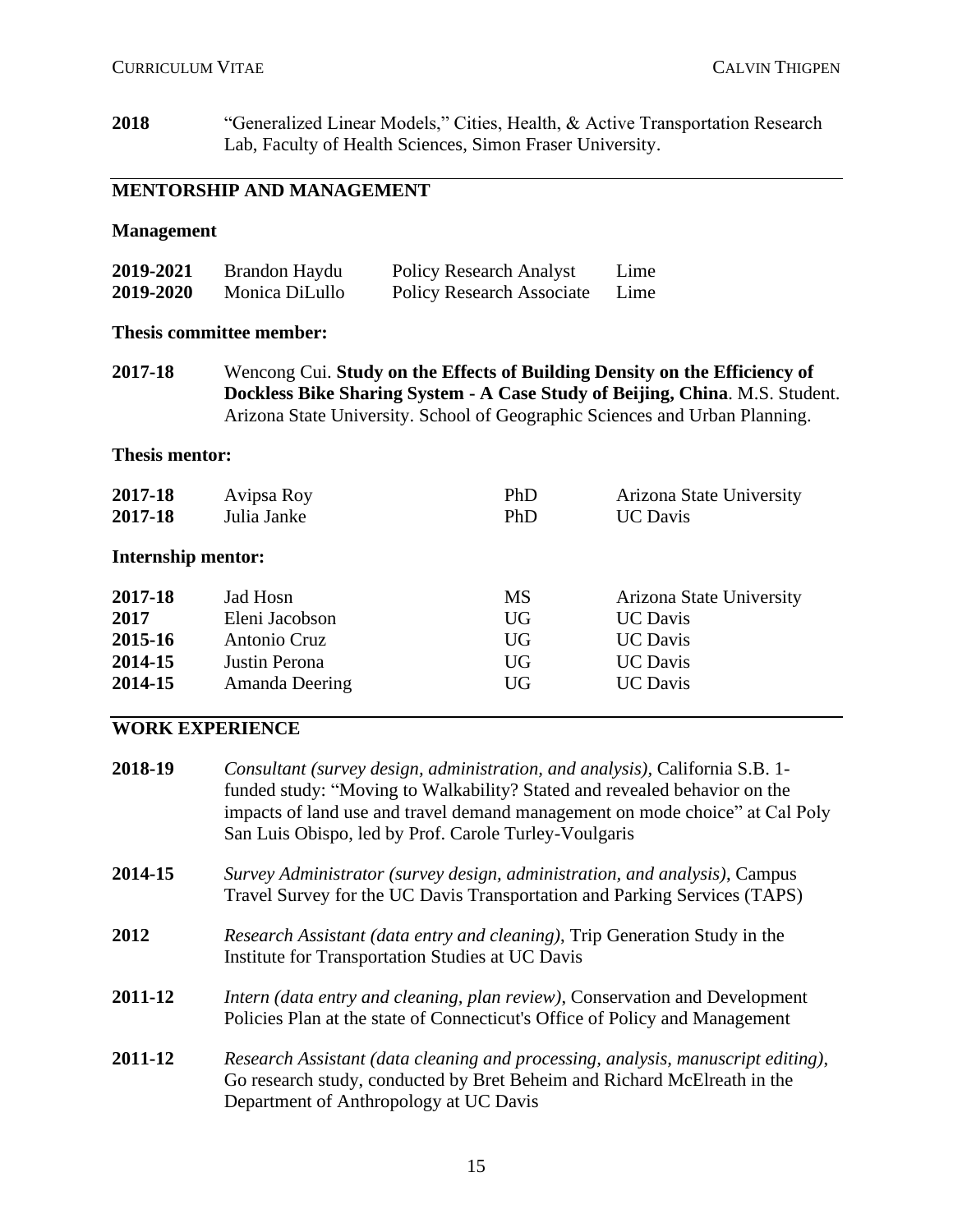### **PROFESSIONAL AND UNIVERSITY SERVICE**

#### **Service to Profession**

- **2022-present** *Co-Chair* of Transportation Research Board Committee on Bicycle Transportation, Paper Review Sub-Committee
- **2018-present** *Member* of Transportation Research Board Committee on Bicycle Transportation
- **2020-2022** *Secretary* of American Society of Civil Engineers Committee on Mobility Innovation

#### **Journal Manuscript Review**

Journal of Transport Geography

Transportation Research Part A: Policy and Practice *(Outstanding Reviewer)*

Transport Policy

Transportation Research Part D: Transport and Environment *(Outstanding Reviewer)*

Travel Behaviour and Society

Transportation Research Part F: Traffic Psychology and Behavior *(Outstanding Reviewer)*

International Journal of Sustainable Transportation

Journal of Transport and Land Use

Urban Science

Journal of Transport and Health *(Outstanding Reviewer)*

Sustainability

Journal of Planning Education and Research

International Journal of Environmental Research and Public Health

Transactions in GIS

Research in Transportation Business & Management

Journal of Urban Technology

Journal of Traffic and Transportation Engineering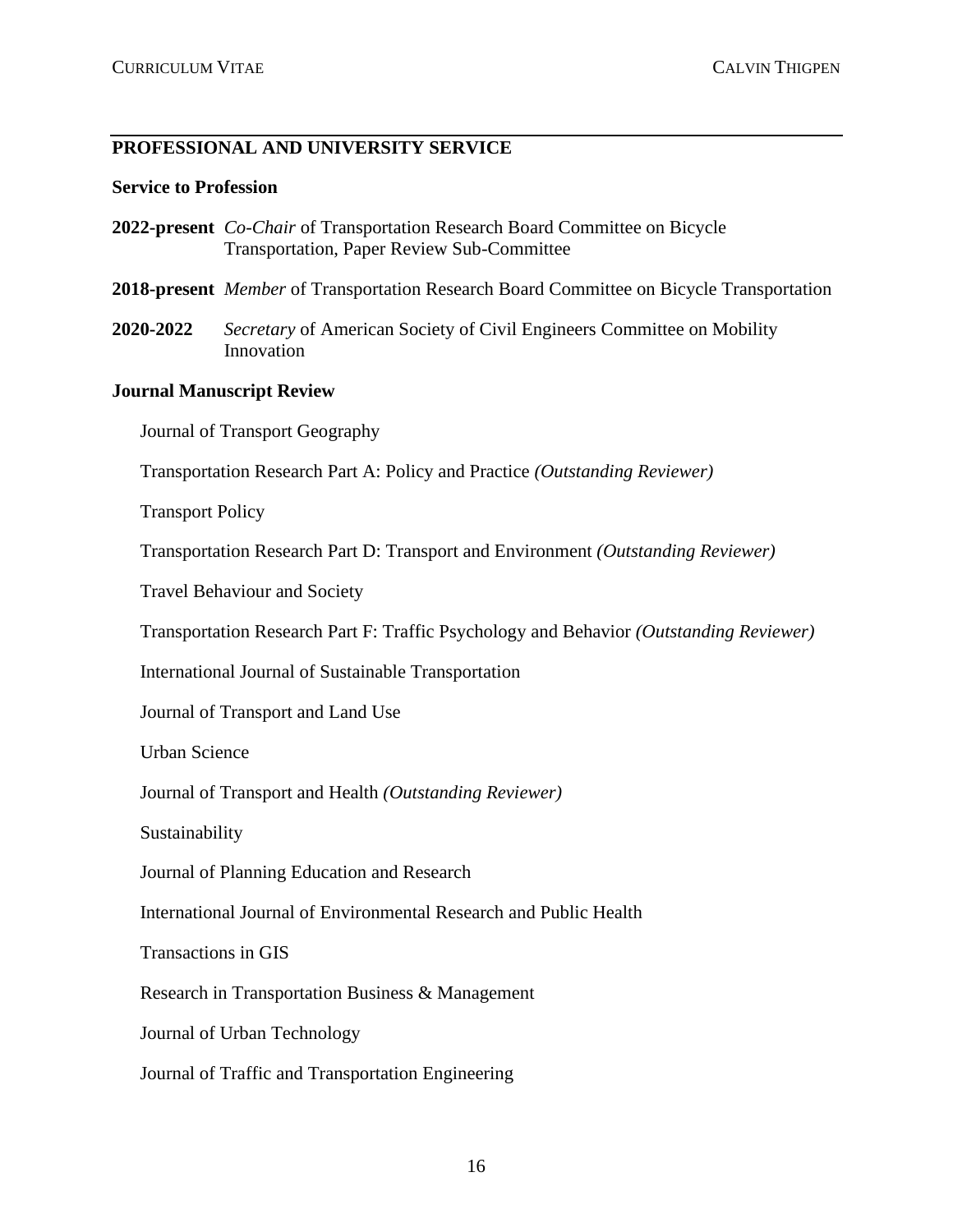Transportation Research Record (*Women's Issues in Transportation, Bicycle Transportation, Pedestrians, Public Transportation Planning and Development, Transportation and Land Development)*

### **Other Professional Service**

- Reviewed Pacific Southwest Region UTC research report (2021)
- Reviewed National Center for Sustainable Transportation dissertation fellowship proposals (2017, 2018)

Served as member of Spatial Analysis Research Center business committee (2017-2018)

Co-organized the UC Davis Institute of Transportation Studies' inaugural orientation trip for incoming students (2013-14)

Wrote scripts in the R statistical programming language to facilitate subsequent administrators' analysis & writing (2014-15)

### **MEDIA COVERAGE**

| 2022 | David Zipper. "Crash Course." Slate, May 18, 2022.<br>https://slate.com/business/2022/05/media-car-crashes-washington-post-<br>pedestrians.html                                                                                             |
|------|---------------------------------------------------------------------------------------------------------------------------------------------------------------------------------------------------------------------------------------------|
| 2022 | Catie Gould. "One in Three Garages Has No Car in It". Sightline, April 27, 2022.<br>https://www.sightline.org/2022/04/27/one-in-three-garages-has-no-car-in-it/                                                                             |
| 2022 | Jake Blumgart. "Searching for Ways to Limit Induced Demand in a Car-Loving<br>Society." Governing, March 7, 2022. https://www.governing.com/next/searching-<br>for-ways-to-limit-induced-demand-in-a-car-loving-society                     |
| 2022 | Jake Blumgart. "Why the Concept of Induced Demand Is a Hard Sell."<br>Governing, February 28, 2022. https://www.governing.com/now/why-the-<br>concept-of-induced-demand-is-a-hard-sell                                                      |
| 2021 | Jake Blumgart. "Rolling Coal vs. Biking. How Politics Has Changed<br>Transportation." Governing, December 16, 2021.<br>https://www.governing.com/now/rolling-coal-vs-biking-how-politics-has-<br>changed-transportation                     |
| 2021 | Jeffrey Wood. "How Partisanship Influences Transportation Reform". Talking<br>Headways Podcast, October 21, 2021.<br>https://usa.streetsblog.org/2021/10/21/talking-headways-podcast-how-<br>partisanship-influences-transportation-reform/ |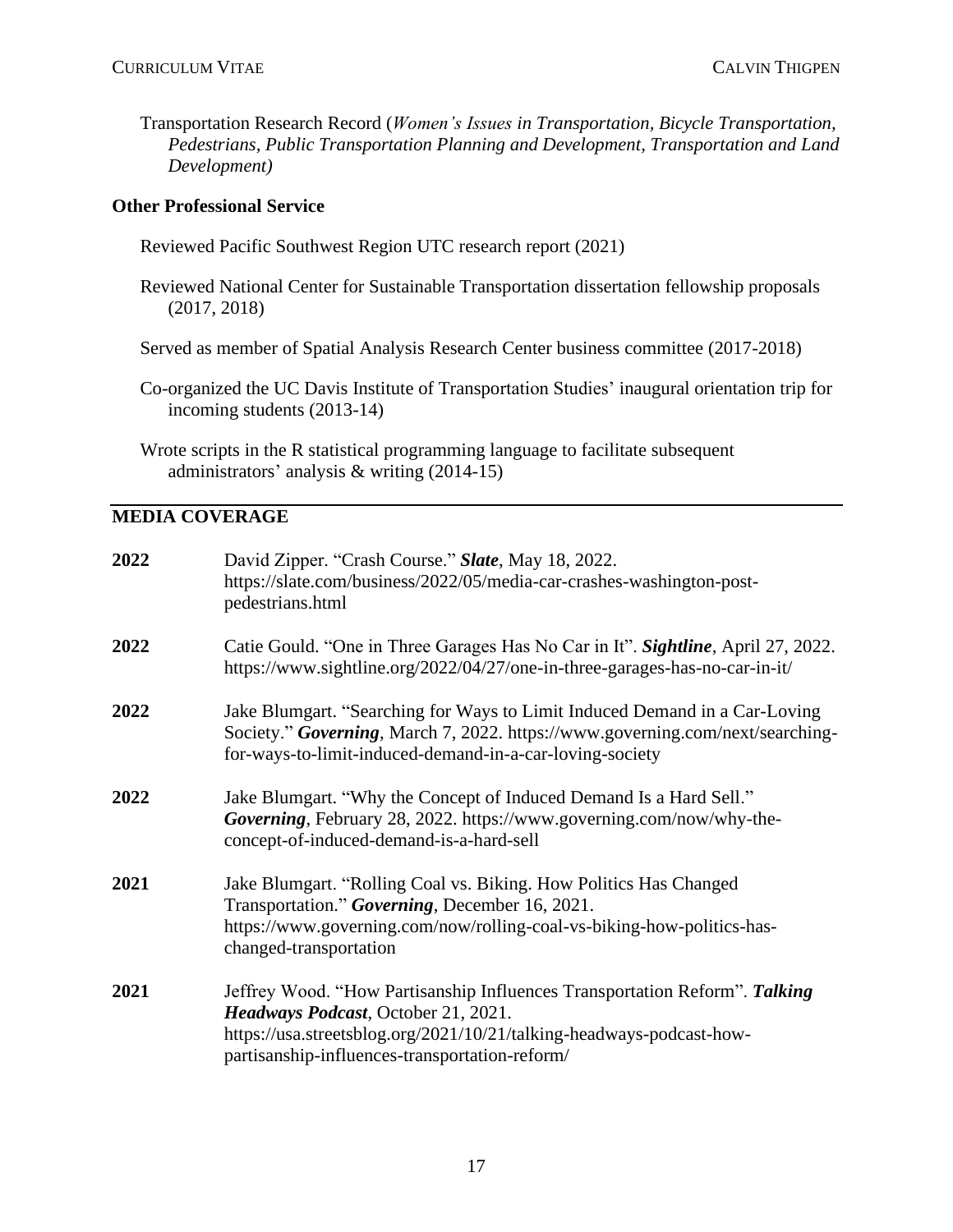| 2021 | Kea Wilson. "Study: What's Behind Partisan Splits Over Transport Reform?"<br>Streetsblog USA, October 4, 2021. https://usa.streetsblog.org/2021/10/04/study-<br>whats-behind-partisan-splits-over-transport-reform/                                                                  |
|------|--------------------------------------------------------------------------------------------------------------------------------------------------------------------------------------------------------------------------------------------------------------------------------------|
| 2021 | Nicholas Klein and Kelcie Ralph. "Political partisanship in transportation<br>overshadows strong overall support for reform." The Hill, October 1, 2021.<br>https://thehill.com/opinion/energy-environment/574946-political-partisanship-in-<br>transportation-overshadows-strong    |
| 2021 | Joe Lindsey. "No, Shawn Bradley Wasn't Paralyzed in a "Bicycle Accident."<br>Bicycling, March 19, 2021. https://www.bicycling.com/news/a35880731/shawn-<br>bradley-paralyzed-hit-by-car-during-bike-ride/                                                                            |
| 2020 | Dean Yobbi. "Pandemic boosts share-bike and scooter business." Bicycle Retailer<br>and Industry News, August 11, 2020. https://www.bicycleretailer.com/industry-<br>news/2020/08/10/pandemic-boosts-share-bike-and-scooter-business                                                  |
| 2020 | Chelsea Bruce-Lockhart. "In charts: E-mobility in the time of Covid-19."<br>Financial Times, July 12, 2020. https://www.ft.com/content/5559f016-1f9f-4fab-<br>9020-71e69c6debc3                                                                                                      |
| 2020 | Kea Wilson. "Can Corporate Micromobility Companies Really Turn Its Riders<br>Into Street Safety Advocates?" Streetsblog USA, June 29, 2020.<br>https://usa.streetsblog.org/2020/06/29/can-corporate-micromobility-companies-<br>really-turn-its-riders-into-street-safety-advocates/ |
| 2020 | <b>Smart Cities World.</b> "Report reveals how citizens are rethinking transportation."<br>June 25, 2020. https://www.smartcitiesworld.net/news/news/report-reveals-how-<br>citizens-are-rethinking-transportation-5409                                                              |
| 2020 | Mariella Moon. "Lime report shows micromobility travel poses the lowest risk of<br>contracting COVID-19." Engadget, June 19, 2020.<br>https://www.engadget.com/lime-report-micromobility-travel-avoid-covid-19-<br>130251959.html                                                    |
| 2020 | Kim Hart. "Post-COVID scooter comeback?" Axios Cities, April 22, 2020.<br>https://www.axios.com/newsletters/axios-cities-e726a3a3-841a-4d6b-9a30-<br>ac39d484fb53.html                                                                                                               |
| 2020 | Henry Miller. "My View: Cars bigger hazard than scooters, bikes." Portland<br>Tribune, March 25, 2020. https://pamplinmedia.com/pt/10-opinion/458506-<br>373229-my-view-cars-bigger-hazard-than-scooters-bikes                                                                       |
| 2020 | Mark Wilson. "E-scooters are leaving people with disabilities behind. Lime wants<br>to fix that." Fast Company, January 13, 2020.                                                                                                                                                    |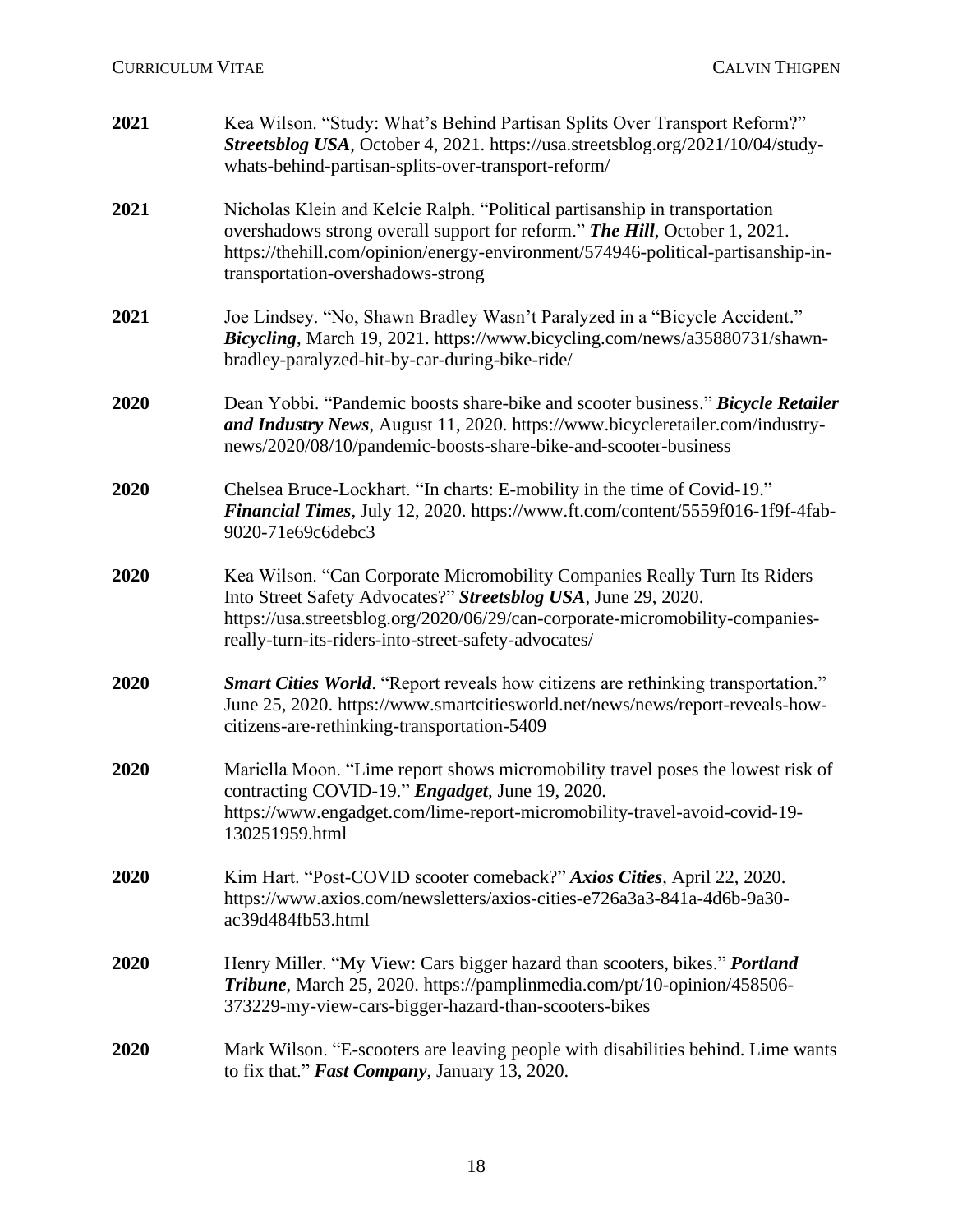[https://www.fastcompany.com/90450211/e-scooters-are-leaving-people-with](https://www.fastcompany.com/90450211/e-scooters-are-leaving-people-with-disabilities-behind-lime-wants-to-fix-that)[disabilities-behind-lime-wants-to-fix-that](https://www.fastcompany.com/90450211/e-scooters-are-leaving-people-with-disabilities-behind-lime-wants-to-fix-that)

### **2020** James Brasuell. "Parking Study: Scooter Scofflaws Far Outnumbered by Car Scofflaws". *Planetizen*, March 5, 2020. https://www.planetizen.com/news/2020/03/108640-parking-study-scooterscofflaws-far-outnumbered-car-scofflaws

- **2020** Cailin Crowe. "2% of scooters are improperly parked: study". *Smart Cities Dive*, March 5, 2020. [https://www.smartcitiesdive.com/news/parking-scooters-cars-city](https://www.smartcitiesdive.com/news/parking-scooters-cars-city-curbsides/573521/)[curbsides/573521/](https://www.smartcitiesdive.com/news/parking-scooters-cars-city-curbsides/573521/)
- **2020** Ryan Fonseca. "'Car Accident' Or 'Traffic Violence'? The Way We Talk About Crashes Is Evolving." *LAist*, January 3, 2020. [https://laist.com/2020/01/03/car\\_crash\\_accident\\_traffic\\_violence\\_language.php](https://laist.com/2020/01/03/car_crash_accident_traffic_violence_language.php)
- **2020** Hannah Alani. "Chicago Scooters Were Used To Fill Gaps In Public Transportation, With Many Ending Up At CTA Stations, Lime Says." *Block Club Chicago*, January 8, 2020. [https://blockclubchicago.org/2020/01/08/lime-scooter](https://blockclubchicago.org/2020/01/08/lime-scooter-riders-no-1-destination-was-the-damen-blue-line-stop-data-shows/)[riders-no-1-destination-was-the-damen-blue-line-stop-data-shows/](https://blockclubchicago.org/2020/01/08/lime-scooter-riders-no-1-destination-was-the-damen-blue-line-stop-data-shows/)
- **2019** Richard Florida. "How Media Coverage of Car Crashes Downplays the Role of Drivers." *CityLab*, December 10, 2019. [https://www.citylab.com/transportation/2019/12/news-journalism-traffic-deaths](https://www.citylab.com/transportation/2019/12/news-journalism-traffic-deaths-road-safety-accident-research/603289/)[road-safety-accident-research/603289/.](https://www.citylab.com/transportation/2019/12/news-journalism-traffic-deaths-road-safety-accident-research/603289/)
- **2019** Jessica Coulon. "6 Ways Our Society Is Failing Cyclists With Words Alone." *Bicycling*, November 27, 2019. [https://www.bicycling.com/news/a29993123/failing-cyclists-with-words/.](https://www.bicycling.com/news/a29993123/failing-cyclists-with-words/)
- **2019** Tara Goddard, Kelcie Ralph, Calvin G. Thigpen, and Evan Iacobucci. "Op-Ed: Hey, Reporters, Stop Blaming Crashes on the Victims." *Streetsblog USA*, November 18, 2019. [https://usa.streetsblog.org/2019/11/18/op-ed-hey-reporters](https://usa.streetsblog.org/2019/11/18/op-ed-hey-reporters-stop-blaming-crashes-on-the-victims/)[stop-blaming-crashes-on-the-victims/.](https://usa.streetsblog.org/2019/11/18/op-ed-hey-reporters-stop-blaming-crashes-on-the-victims/)
- **2019** Carlton Reid. "Crash Not Accident: Better Road-Safety Reporting Could Save Lives, Show Researchers." *Forbes*, November 17, 2019. [https://www.forbes.com/sites/carltonreid/2019/11/17/crash-not-accident-better](https://www.forbes.com/sites/carltonreid/2019/11/17/crash-not-accident-better-road-safety-reporting-could-save-lives-show-researchers/#3ba1a4b141ba)[road-safety-reporting-could-save-lives-show-researchers/#3ba1a4b141ba.](https://www.forbes.com/sites/carltonreid/2019/11/17/crash-not-accident-better-road-safety-reporting-could-save-lives-show-researchers/#3ba1a4b141ba)
- **2019** Aaron Gordon. "Words Apparently Matter When It Comes To Car Crashes." *Jalopnik*, November 18, 2019. [https://www.gizmodo.com.au/2019/11/words](https://www.gizmodo.com.au/2019/11/words-apparently-matter-when-it-comes-to-car-crashes/)[apparently-matter-when-it-comes-to-car-crashes/.](https://www.gizmodo.com.au/2019/11/words-apparently-matter-when-it-comes-to-car-crashes/)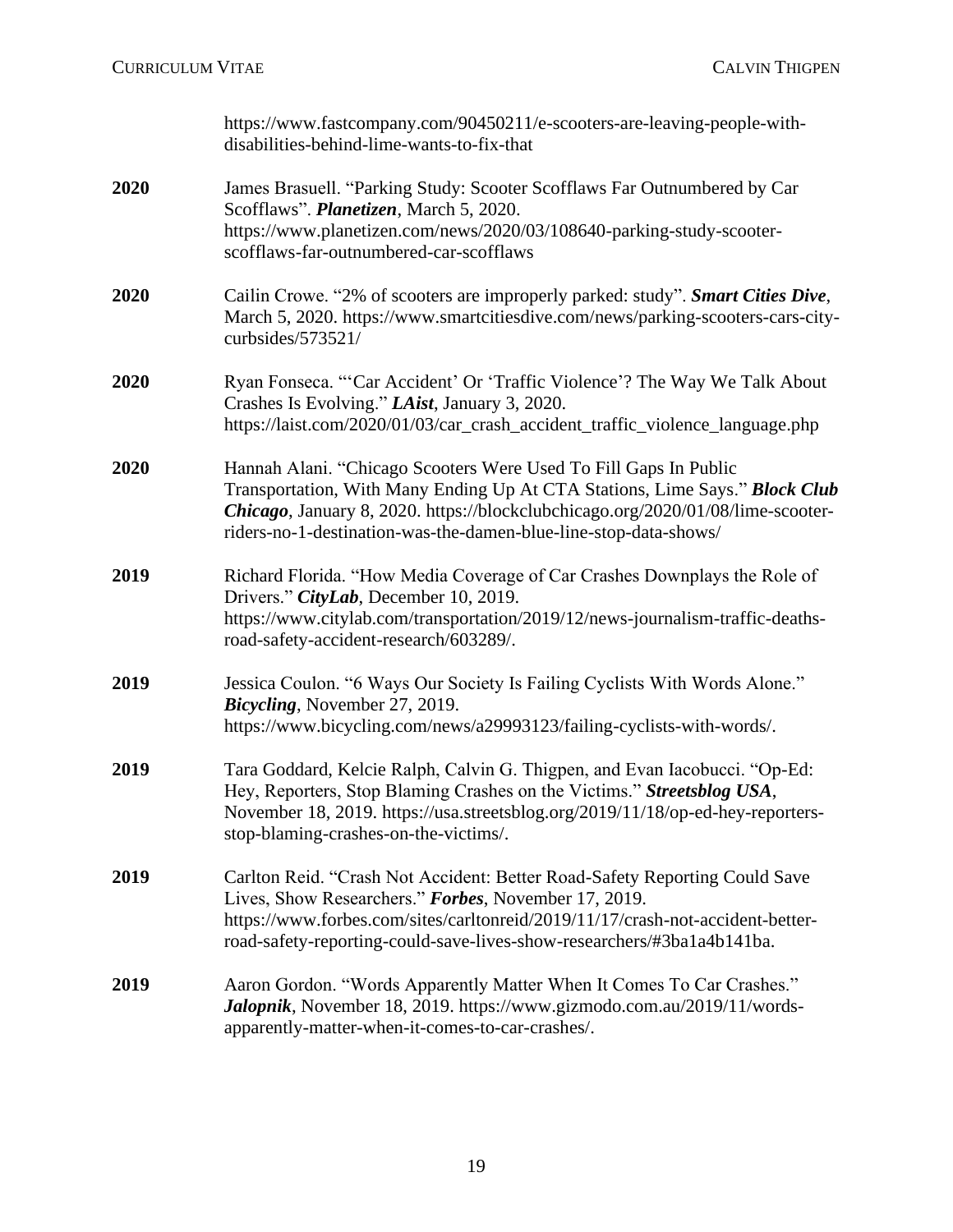| 2019 | Tom Acitelli. "Brookline e-scooter pilot proving very popular, Lime says."<br>Curbed Boston, October 24, 2019.                                                                                                                                                             |
|------|----------------------------------------------------------------------------------------------------------------------------------------------------------------------------------------------------------------------------------------------------------------------------|
|      | https://boston.curbed.com/2019/10/24/20928930/brookline-e-scooter-pilot-usage                                                                                                                                                                                              |
| 2019 | Spencer Buell. "More Scooters, Fewer Cars? That's What a New Lime Survey<br>Suggests." Boston Magazine, October 22, 2019.                                                                                                                                                  |
|      | https://www.bostonmagazine.com/news/2019/10/22/lime-scooter-brookline-<br>survey/                                                                                                                                                                                          |
| 2019 | Taylor Stevens. "Most scooter riders using the sidewalk are afraid of cars, new<br>survey shows." The Salt Lake Tribune, October 15, 2019.                                                                                                                                 |
|      | https://www.sltrib.com/news/politics/2019/10/15/most-scooter-riders-using/                                                                                                                                                                                                 |
| 2019 | Joe Lindsey. "How We Talk About Drivers Hitting Cyclists." Outside, May 6,<br>2019. https://www.outsideonline.com/2392955/lets-talk-about-drivers-hitting-<br>cyclists                                                                                                     |
| 2019 | Andrew Carpenter. "Who knows if dockless scooters will last, but they're<br>inspiring better street design." Mobility Lab, January 24, 2019.<br>https://mobilitylab.org/2019/01/24/who-knows-if-dockless-scooters-will-last-but-<br>theyre-inspiring-better-street-design/ |
| 2019 | Angie Schmitt. "Six Ways the Media is Still Blaming the Victim." Streetsblog<br>USA, January 14, 2019. https://usa.streetsblog.org/2019/01/14/six-ways-the-<br>media-is-still-blaming-the-victim/                                                                          |
| 2018 | Anjali Mistry. "ASU researchers help forge the path for biking in Tempe." ASU<br>State Press, February 14, 2018.<br>http://www.statepress.com/article/2018/02/sppolitics-asu-bike-intitative                                                                               |
|      |                                                                                                                                                                                                                                                                            |
| 2016 | David Greenwald. "Analysis: New Data Demonstrates Fewer Students Have<br>Access to a Vehicle." Davis Vanguard, September 14, 2016.                                                                                                                                         |
|      | http://www.davisvanguard.org/2016/09/analysis-new-data-demonstrate-fewer-<br>students-access-vehicle/                                                                                                                                                                      |

### **Short Form Content**

- **2020** "Rethinking Travel in the Era of COVID-19: New Report Shows Global Transportation Trends, Support for Micromobility". *Lime 2nd Street*. June 24, 2020. https://v1.li.me/second-street/rethinking-travel-in-the-era-of-covid-19-newreport-shows-global-transportation-trends-support-for-micromobility
- **2020** "What does COVID-19 mean for shared mobility?". *Lime 2<sup>nd</sup> Street*. June 18<sup>th</sup>, 2020. http://v1.li.me/second-street/what-does-covid-19-mean-for-shared-mobility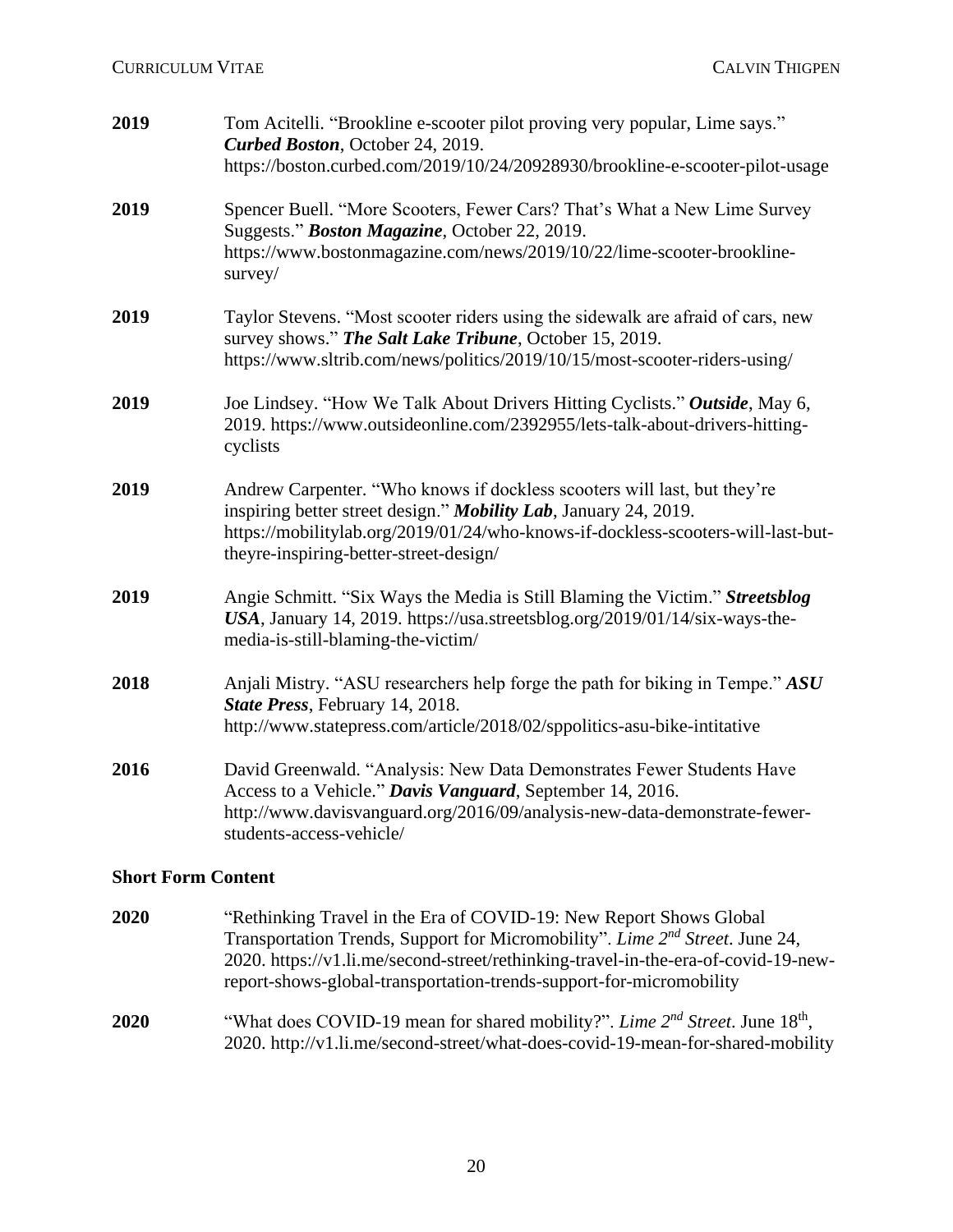| 2020 | "Lime Kicks Off Webinar Series Examining Micromobility In A Post-COVID<br>Age". Lime 2 <sup>nd</sup> Street. April 27 <sup>th</sup> , 2020. https://www.li.me/second-street/lime-<br>kicks-off-webinar-series-examining-micromobility-in-a-post-covid-age         |
|------|-------------------------------------------------------------------------------------------------------------------------------------------------------------------------------------------------------------------------------------------------------------------|
| 2019 | "Parisians Turn To Scooters To Stay Mobile During Transit Strikes". Lime 2nd<br>Street. December 18 <sup>th</sup> , 2019. https://www.li.me/second-street/parisians-scooters-<br>stay-mobile-transit-strikes                                                      |
| 2019 | "London Lime Riders Log Over 1 Million Rides On Dockless E-Bikes". Lime 2nd<br>Street. November 7 <sup>th</sup> , 2019. https://www.li.me/second-street/london-lime-riders-<br>1-million-rides-dockless-e-bikes                                                   |
| 2019 | "Scooters In Brookline Have Replaced More Than 50,000 Car Trips." Lime 2 <sup>nd</sup><br>Street. October 31 <sup>st</sup> , 2019. https://www.li.me/second-street/scooters-brookline-<br>replaced-more-than-50000-car-trips                                      |
| 2019 | "Enhancing Access To Opportunity For Women Through Transportation." Lime<br>2 <sup>nd</sup> Street. October 29 <sup>th</sup> , 2019. https://www.li.me/second-street/enhancing-access-<br>opportunity-for-women-through-transportation                            |
| 2019 | "Improving San Diego Streets By Improving Its E-Scooter Policy." Lime 2nd<br>Street. October 23 <sup>rd</sup> , 2019. https://www.li.me/second-street/improving-san-diego-<br>streets-e-scooter-policy                                                            |
| 2019 | "New Report Examines The Sustainability Impact Of E-Scooters In Paris." Lime<br>2 <sup>nd</sup> Street. October 10 <sup>th</sup> , 2019. https://www.li.me/second-street/new-report-<br>examines-sustainability-impact-e-scooters-paris                           |
| 2019 | "Research Finds Most E-Scooter Riders Are Local Commuters, Not Tourists."<br>Lime 2 <sup>nd</sup> Street. September 24 <sup>th</sup> , 2019. https://www.li.me/second-street/research-<br>finds-e-scooter-riders-local-commuters-not-tourists                     |
| 2019 | "Celebrate 100 Million Rides With Lime." Lime 2 <sup>nd</sup> Street. https://www.li.me/en-<br>us/100mm                                                                                                                                                           |
| 2019 | "Trip Data In Oakland Give Important New Insights Into Scooter Demand In San<br>Francisco." Lime 2 <sup>nd</sup> Street. September 12 <sup>th</sup> , 2019. https://www.li.me/second-<br>street/trip-data-oakland-important-insights-scooter-demand-san-francisco |
| 2019 | "Minneapolis Is Using E-Scooters To Replace Cars, But There's A Catch." Lime<br>2 <sup>nd</sup> Street. August 23 <sup>rd</sup> , 2019. https://www.li.me/second-street/minneapolis-using-<br>scooters-replace-cars-theres-catch                                  |
| 2019 | "More Diversity, Less Car Use: How E-Scooters Are Affecting Mobility In San<br>Diego." Lime 2 <sup>nd</sup> Street. June 10 <sup>th</sup> , 2019. https://www.li.me/second-street/more-<br>diversity-less-car-use-e-scooters-affecting-mobility-san-diego         |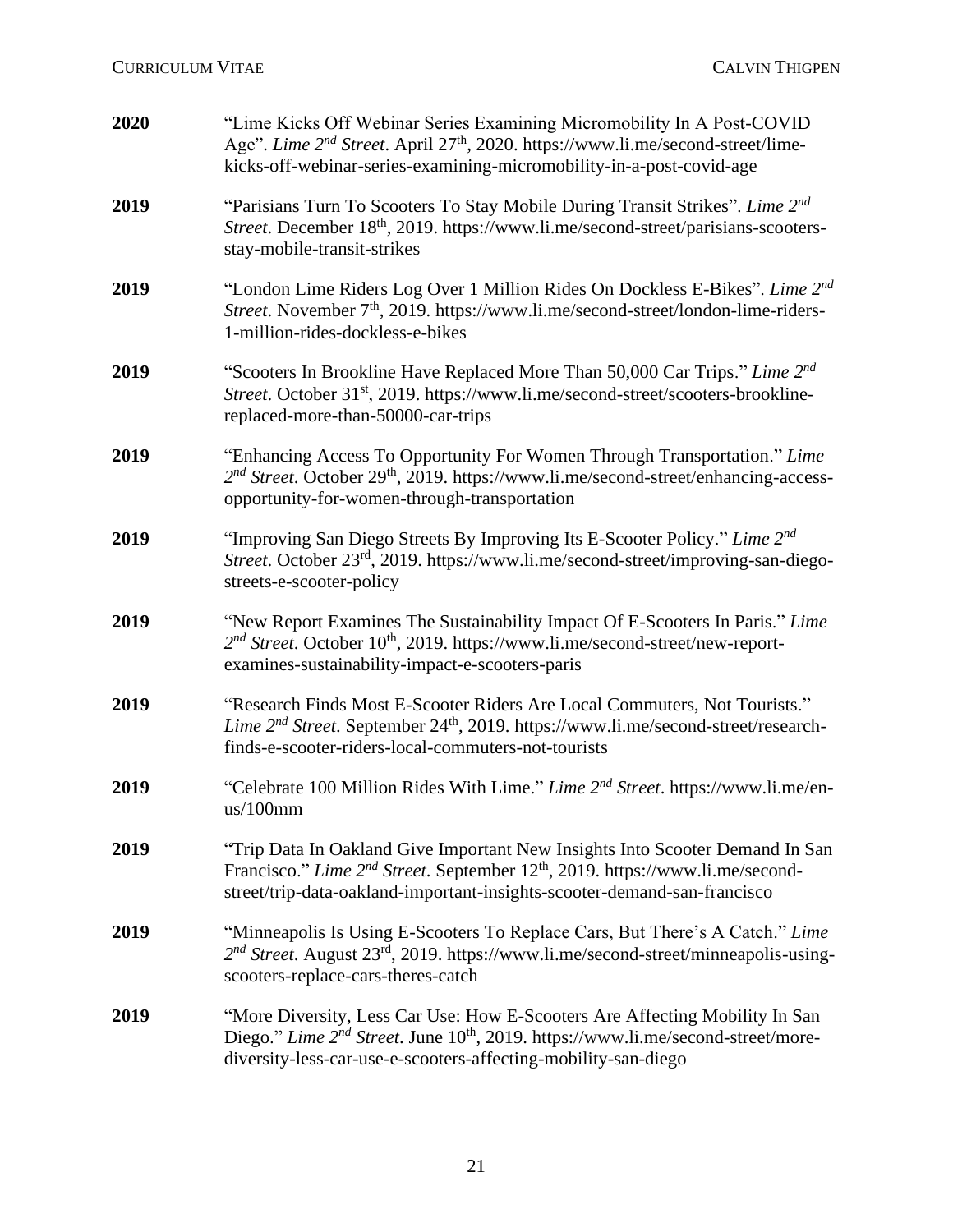| 2019 | "Brisbane's First Million Scooter Rides Are Changing Urban Mobility In<br>Queensland." Lime 2 <sup>nd</sup> Street. May 31 <sup>st</sup> , 2019. https://www.li.me/second-<br>street/brisbane-million-scooter-rides-changing-urban-mobility-queensland |
|------|--------------------------------------------------------------------------------------------------------------------------------------------------------------------------------------------------------------------------------------------------------|
| 2019 | "Brussels Is Leading The Way In E-Scooter Safety Awareness, Survey Finds."<br><i>Lime 2<sup>nd</sup> Street.</i> https://www.li.me/second-street/brussels-leading-way-e-scooter-<br>safety-awareness-survey-finds                                      |
| 2019 | "Lime Celebrates 50 Million Rides In 18 Months." Lime 2 <sup>nd</sup> Street.<br>https://www.li.me/second-street/lime-celebrates-50-million-rides-in-18-months                                                                                         |
| 2019 | "Nearly 40% Of St. Louis Lime Riders Use Electric Scooters To Replace Car<br>Rides." Lime 2 <sup>nd</sup> Street. https://www.li.me/second-street/nearly-40-percent-st-<br>louis-electric-scooters-replace-car-rides                                   |
| 2019 | "Nearly 1/4 Million Parisians Are Using Dockless Electric Scooters, Study<br>Finds." Lime 2 <sup>nd</sup> Street. https://www.li.me/second-street/quarter-million-parisians-<br>using-dockless-electric-scooters-study-finds                           |
| 2019 | "New Lime Report Highlights Diversity Of Electric Scooter Riders." Lime 2nd<br>Street. March 27th, 2019. https://www.li.me/second-street/new-lime-report-<br>highlights-diversity-electric-scooter-riders                                              |
| 2019 | "In Mexico City, New Data Shows Strong Link Between Lime And Public<br>Transit." Lime 2 <sup>nd</sup> Street. March 13 <sup>th</sup> , 2019. https://www.li.me/blog/mexico-city-<br>data-link-lime-public-transit                                      |
| 2019 | "Latest Data Show Lime Attracts New Riders To Active Transportation, Reduces<br>Car Use And More." Lime 2 <sup>nd</sup> Street. January 14 <sup>th</sup> , 2019.<br>https://www.li.me/blog/latest-data-lime-attracts-new-riders-reduces-car-use-more   |

### **SPECIALIZED TRAINING**

#### **Workshops and Training**

Diversity, Equity, and Inclusion

• *Cultural Understanding Workshop*, 6-week series by Amanda Weber and Christina Douyon, *FACE Race Consulting* (February & March 2021)

#### Management

• *Manager Fundamentals*, 1-day workshop by Candice Reimers, *People Runway* (June 2019)

### Open Science

• *Practical Steps for Increasing Openness and Reproducibility*, 1-day workshop by Ian Sullivan, *Open Science Framework* (March 2018)